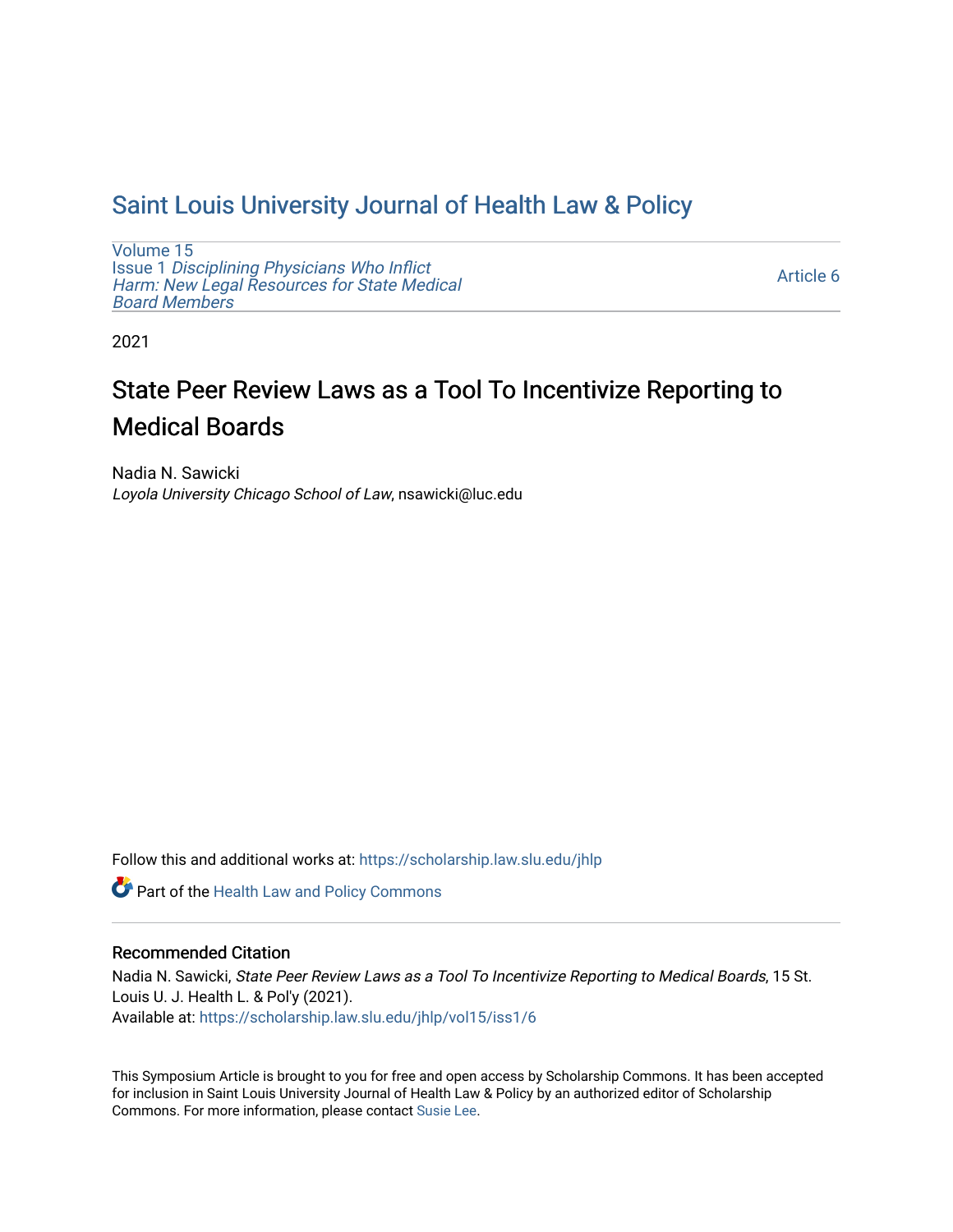## **STATE PEER REVIEW LAWS AS A TOOL TO INCENTIVIZE REPORTING TO MEDICAL BOARDS**

#### NADIA N. SAWICKI[\\*](#page-1-0)

#### ABSTRACT

*State medical boards have been stymied in their ability to take disciplinary action against physicians who engage in serious misconduct, in part because hospitals and other health care organizations rarely report such misconduct. This Article offers a proposal for incentivizing hospital reporting of physician misconduct, inspired by an existing but flawed model in the federal Health Care Quality Improvement Act. This Article proposes that state legislatures link state medical practice act reporting requirements with state laws establishing an evidentiary privilege for peer review activities.*

<span id="page-1-0"></span><sup>\*</sup> Georgia Reithal Professor of Law, Co-Director of the Beazley Institute for Health Law and Policy, Loyola University Chicago School of Law. Thanks to Elizabeth Pendo and the Saint Louis University Journal of Health Law & Policy for offering me the opportunity to contribute to this symposium, as well as all the symposium speakers for their insightful remarks. Many thanks to Loyola Law student Josh Wiedner for his valuable research assistance, and for the generous support of the Loyola University Chicago School of Law Summer Research Grant Program.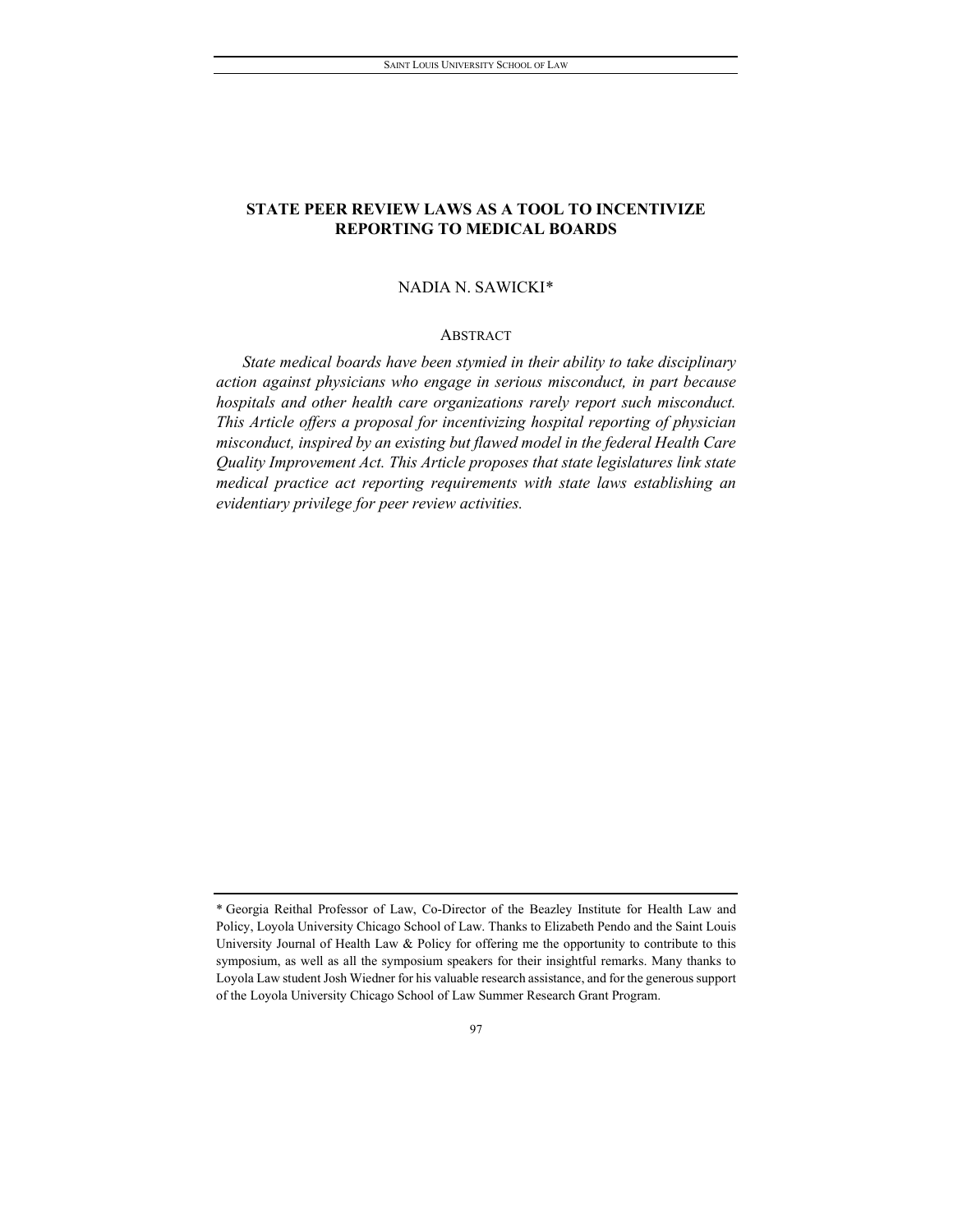#### I. INTRODUCTION

State medical boards (SMBs) have a responsibility to ensure that licensed physicians do not endanger patients and take corrective action when patients are harmed as a result of physician misconduct. SMBs, however, are stymied in their ability to do this, in large part because they lack the information necessary to identify dangerous physicians. SMBs have limited resources to investigate allegations of misconduct and rely largely on hospital reports and patient complaints to identify situations where disciplinary action may need to be taken.

Despite state laws requiring hospitals and other health care organizations to report physician misconduct to SMBs, underreporting is very common. Participants in this symposium have addressed the reasons why hospitals fail to share this information with SMBs and have suggested proposals for incentivizing hospital reporting, including increasing financial penalties for noncompliance with reporting laws.

This Article offers another proposal for incentivizing hospitals to report physician misconduct to SMBs. It is inspired by an existing model in the federal Health Care Quality Improvement Act of 1986 (HCQIA) that, unfortunately, has failed to achieve the goal of increasing hospital reporting. This Article suggests that states could remedy the flaws of the federal model by linking state medical practice act reporting requirements with laws establishing an evidentiary privilege for peer review activities.

#### II. HOSPITALS' FAILURE TO REPORT PHYSICIAN MISCONDUCT

Hospitals are subject to both state and federal laws that require reporting of serious physician misconduct. Hospitals, however, frequently fail to comply with these reporting requirements, which stymies both public and private actors' ability to protect patients from harm. The reasons for non-reporting range from the cultural to the practical, but one consistent theme is that hospitals lack meaningful incentives to report and are rarely (if ever) penalized for nonreporting. Furthermore, neither state nor federal actors have sufficient resources to investigate hospital compliance with reporting requirements. As a result, physicians who engage in serious misconduct can continue to practice, and potentially continue to harm patients, with limited consequences or oversight.

#### *A. State and Federal Reporting Requirements*

At the state level, nearly every state's medical practice act imposes reporting requirements on hospitals to help medical boards identify and respond to issues of physician misconduct and patient safety.<sup>[1](#page-2-0)</sup> According to the Federation of

<span id="page-2-0"></span><sup>1.</sup> Elizabeth Pendo et al., *Protecting Patients from Physicians Who Inflict Harm: New Legal Resources for State Medical Boards*, 15 ST. LOUIS U. J. HEALTH L. & POL'Y 7, 28 (2022) ("Nearly all states require hospitals and other health care organizations within the state to report possible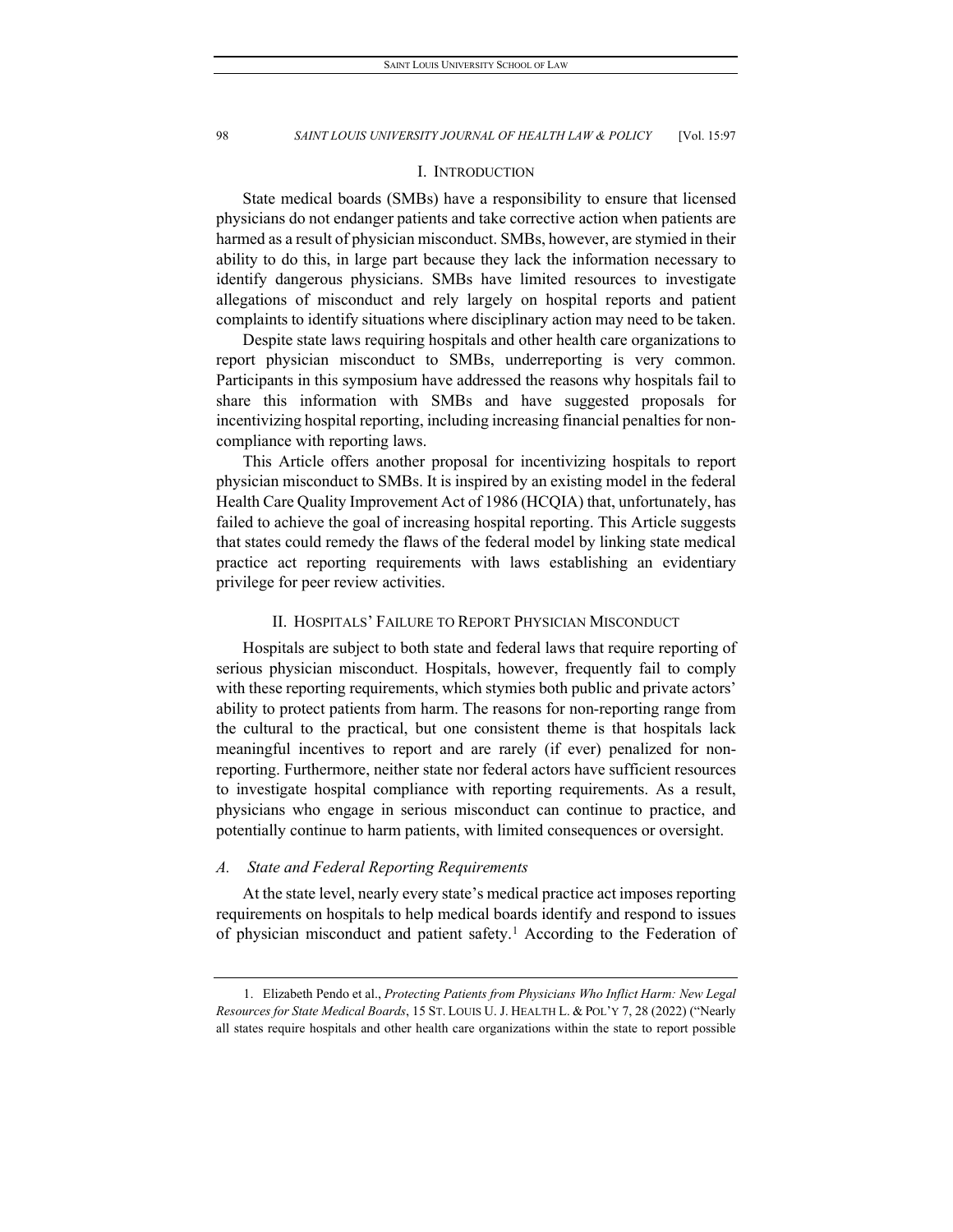State Medical Boards  $(FSMB)^2$  $(FSMB)^2$  most states have established reporting requirements similar to those set forth in the FSMB's *Essentials of a State Medical and Osteopathic Practice Act*. [3](#page-3-1) The model language drafted by the FSMB requires "hospitals and other health care organizations" to promptly report "any possible violation of the [state medical practice] act or of the Board's rules and regulations by a licensee," including "any information that indicates a licensee is or may be dyscompetent, guilty of unprofessional conduct, or mentally or physically unable to engage safely in the practice of medicine; and any restriction, limitation, loss or denial of a licensees [*sic*] staff privileges or membership that involves patient care."<sup>[4](#page-3-2)</sup> It also requires reporting of a licensee's voluntary resignation or limitation of staff privileges "while the licensee is under formal or informal investigation . . . for any reason related to possible medical incompetence, unprofessional conduct, or mental, physical, alcohol or drug impairment."[5](#page-3-3) That said, reporting requirements vary by state, and Pendo et al. recommend that state statutes more clearly identify what information hospitals are required to report.<sup>[6](#page-3-4)</sup>

In addition to the reporting requirements in state medical practice acts, hospitals also have a duty under federal law to report adverse actions taken against physicians who are on their medical staff. The HCQIA requires "health care entities<sup>"[7](#page-3-5)</sup> to report information relating to certain investigations and actions taken against physicians.<sup>[8](#page-3-6)</sup> Specifically, they must report any "professional review action that adversely affects the clinical privileges of a physician for a

<span id="page-3-3"></span><span id="page-3-2"></span>4*. Id.* at 26–27. The model act also requires medical malpractice insurance carriers and others to report malpractice judgments, settlements, and awards made on behalf of the licensee. *Id.* at 27.

7. 42 U.S.C. § 11151(4)(A) (defining health care entities).

violation(s) of the state medical practice act or SMB rules and regulations by a licensed physician."). In 2016, the Federation of State Medical Boards House of Delegates adopted a policy urging hospitals and others to "be proactive in reporting instances of unprofessional behavior to medical boards whenever it is suspected." FED'N OF STATE MED. BDS., U.S. MEDICAL REGULATORY TRENDS AND ACTIONS 8 (2018), https://www.fsmb.org/siteassets/advocacy/publica tions/us-medical-regulatory-trends-actions.pdf.

<span id="page-3-0"></span><sup>2.</sup> FED'N OF STATE MED. BDS., POSITION STATEMENT ON DUTY TO REPORT 1–2 (2016), https://www.fsmb.org/siteassets/advocacy/policies/position-statement-on-duty-to-report.pdf.

<span id="page-3-1"></span><sup>3.</sup> FED'N OF STATE MED. BDS., ESSENTIALS OF A STATE MEDICAL AND OSTEOPATHIC PRACTICE ACT 3 (2015), https://www.fsmb.org/siteassets/advocacy/policies/essentials-of-a-statemedical-and-osteopathic-practice-act.pdf.

<sup>5</sup>*. Id.* at 27.

<sup>6.</sup> Pendo et al., *supra* note 1, at 29.

<span id="page-3-6"></span><span id="page-3-5"></span><span id="page-3-4"></span><sup>8.</sup> 42 U.S.C. § 11133(a). HCQIA also requires state medical boards to report the information hospitals report to them, as well as any "known instances of a health care entity's failure to report." 42 U.S.C. § 11133(b). Further information about this reporting requirement can be found in the enacting regulations, 45 C.F.R. § 60.12 (2013); *see also NPDB Guidebook, Chapter E: Reports, Reporting Adverse Clinical Privileges Actions*, NAT'L PRAC. DATA BANK, https://www.npdb.hrsa .gov/guidebook/EClinicalPrivileges.jsp (last updated Oct. 2018) (describing the reporting obligations of hospitals and other health care entities with formal peer review processes).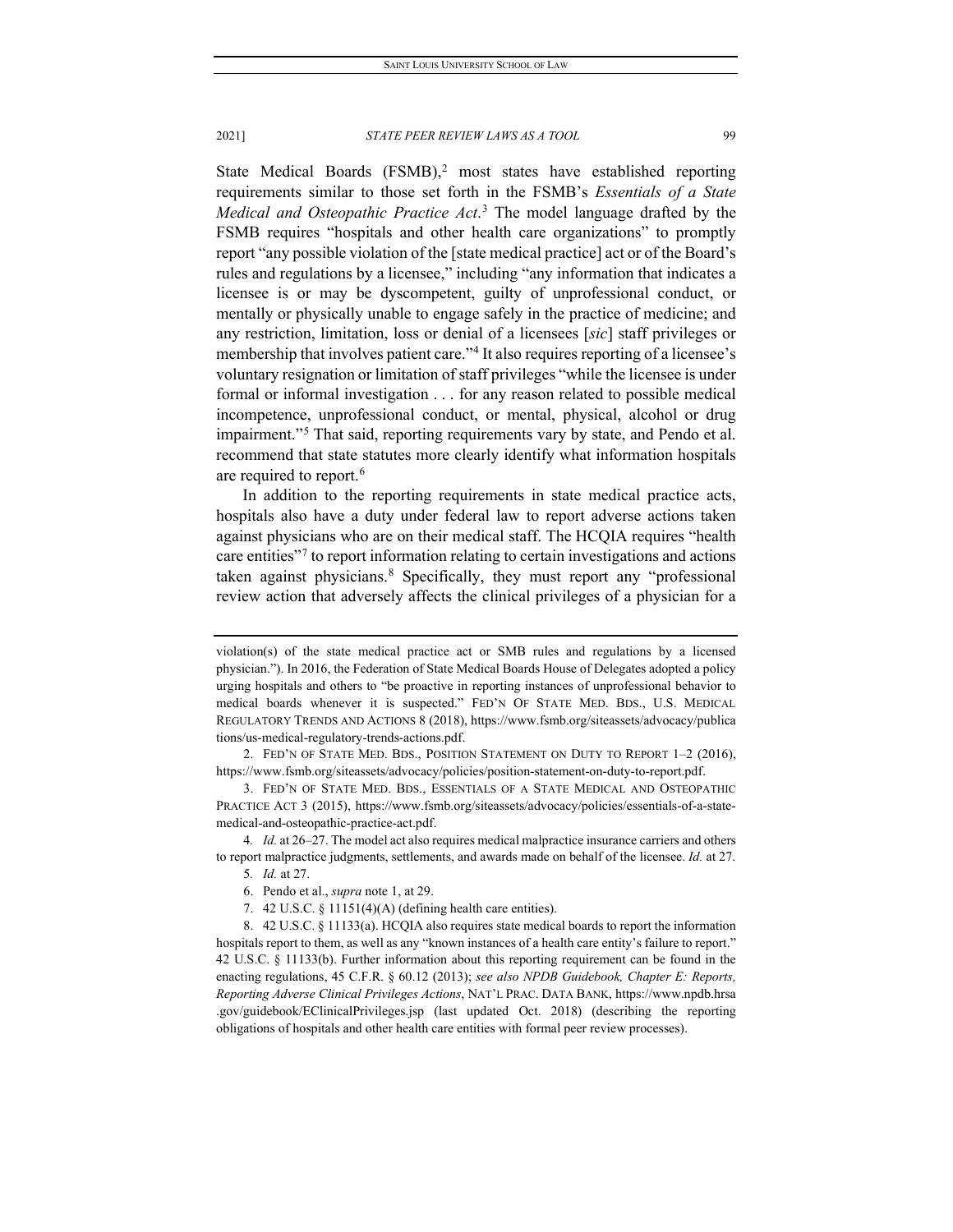period longer than 30 days,"[9](#page-4-0) as well as instances where a physician has surrendered clinical privileges in connection with a pending or proposed investigation of "possible incompetence or improper professional conduct."[10](#page-4-1)

The HCQIA requires reporting of such adverse actions to the National Practitioner Data Bank (NPDB), which was established by Department of Health and Human Services (HHS) regulations in 1989.<sup>[11](#page-4-2)</sup> The HCQIA authorized the establishment of the NPDB as a repository of information about physicians, particularly information that might speak to their professional competence (such as data about malpractice payments and adverse actions by health care institutions and medical boards) that would help SMBs and hospitals determine whether to license a physician or grant clinical privileges.<sup>[12](#page-4-3)</sup> The HCQIA does not, however, require hospitals to report adverse actions directly to SMBs.<sup>[13](#page-4-4)</sup>

## <span id="page-4-6"></span>*B. Evidence of Failure to Report*

Pendo et al. explain that there is ample evidence demonstrating that hospitals rarely satisfy their reporting requirements under state law.<sup>[14](#page-4-5)</sup> The FSMB has also "heard complaints from its member boards that hospitals and health organizations regularly ignore reporting requirements, find ways to circumvent them, or provide reports that are too brief and general to equip the board with

<span id="page-4-3"></span>12. For discussion of the history of the National Practitioner Data Bank, see Katharine A. Van Tassel, *Blacklisted: The Constitutionality of the Federal System for Publishing Reports of "Bad" Doctors in the National Practitioner Data Bank*, 33 CARDOZO L. REV. 2031, 2051 (2012) (discussing HCQIA's mandatory reporting requirements in terms of their connection to the NPDB); Kristin M. Madison, *From HCQIA to the ACA: The Evolution of Reporting as a Quality Improvement Tool*, 33 J. LEGAL MED. 63, 63–65 (2012) (discussing the development of the NPDB following the passage of the HCQIA).

<span id="page-4-4"></span>13. Because the text of the HCQIA was drafted before the creation of the NPDB, the statute itself requires that reporting entities report information to "the Board of Medical Examiners, in accordance with section 11134(a) of this title" 42 U.S.C. § 11133(a)(1). In turn, Section 11134(a) distinguishes between the reporting requirements by different reporting entities. Reporting directly to state medical boards is required only for malpractice insurance companies and other payors (which must report malpractice payments made on behalf of physicians), and medical boards themselves (which must report information they have received from hospitals, as well as known instances of a hospital's failure to report). 42 U.S.C. § 11134(c). However, adverse actions by health care entities and state medical boards must only be reported to "the Secretary, or, in the Secretary's discretion, to an appropriate private or public agency which has made suitable arrangements with the Secretary," which today is the NPDB. 42 U.S.C. § 11134(b).

<span id="page-4-5"></span>14. Pendo et al., *supra* note 1 ("Despite mandatory reporting laws, failure to detect and report physician wrongdoing on the part of hospitals and other health care entities is a longstanding problem."); *see also* RUTH HOROWITZ, IN THE PUBLIC INTEREST: MEDICAL LICENSING AND THE DISCIPLINARY PROCESS 84 (Rima D. Apple & Janet Golden eds., 2012) (discussing a 1996 Citizen Advocacy Center conference on hospital nonreporting to state medical boards).

<sup>9.</sup> 42 U.S.C.A. § 11133(a)(1)(A).

<sup>10.</sup> 42 U.S.C.A. § 11133(a)(1)(B).

<span id="page-4-2"></span><span id="page-4-1"></span><span id="page-4-0"></span><sup>11</sup>*. NPBD History*, NAT'L PRAC. DATA BANK, https://www.npdb.hrsa.gov/topNavigation /timeline.jsp (last visited Sept. 25, 2021).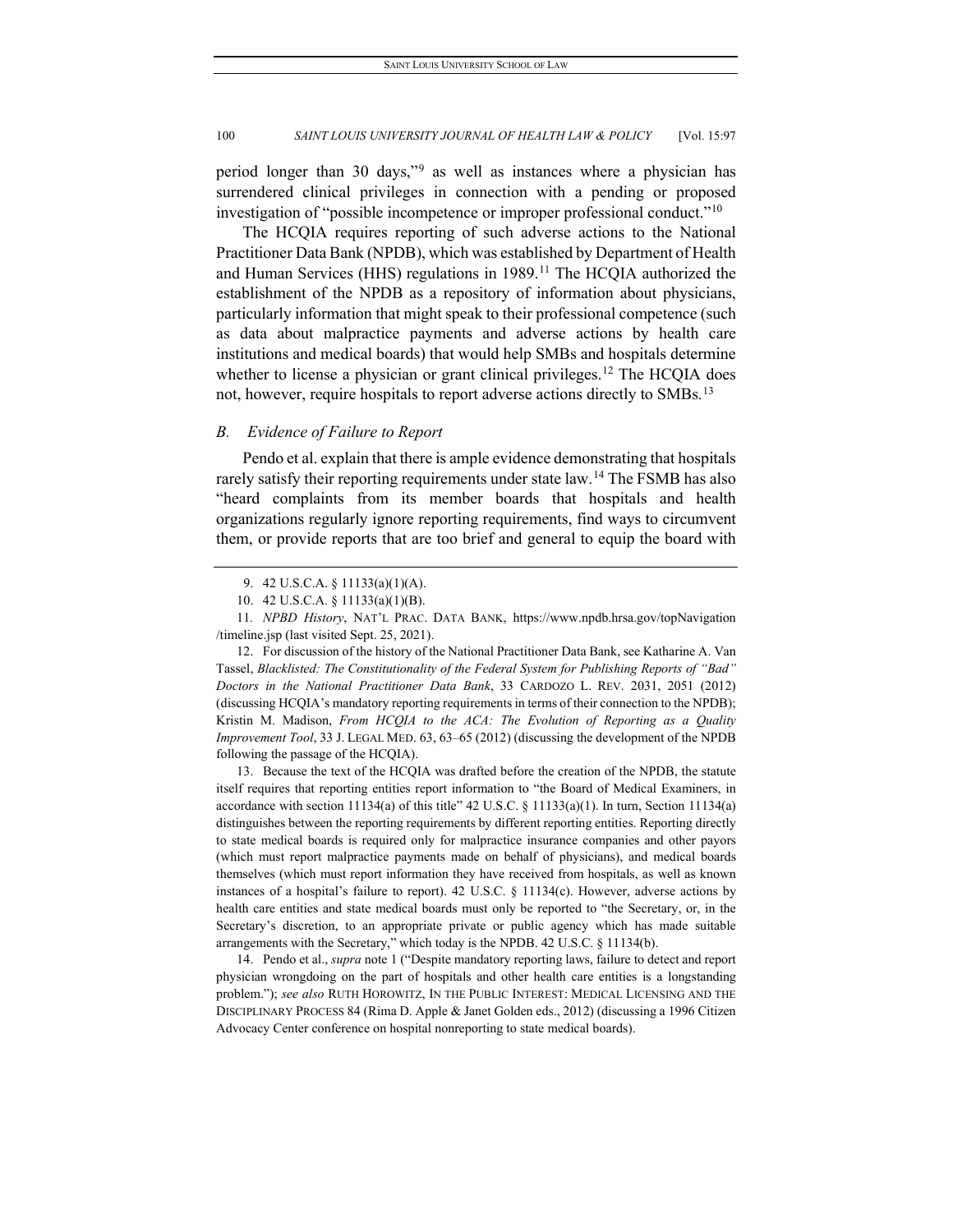relevant information for carrying out its regulatory functions."[15](#page-5-0) A widely-cited 2011 report by Public Citizen that compared the number of NPDB adverse action reports to the number of state board actions taken against physicians similarly concluded that "hospitals may not be sending such reports to all of the appropriate state licensure board(s) where the doctor is known to be licensed."<sup>[16](#page-5-1)</sup>

<span id="page-5-7"></span><span id="page-5-6"></span><span id="page-5-5"></span>At the federal level, there is also evidence of significant non-compliance with the HCQIA's reporting requirements. One study found that between 1991 and 1995, only 34.2% of hospitals had reported any adverse actions to the NPDB and that the number of actions reported was decreasing over time.<sup>17</sup> A 1995 Office of Inspector General report found that seventy-five percent of all hospitals failed to make a single NPDB report during a similar period.<sup>[18](#page-5-3)</sup> As of 1999, the NPDB found that sixty percent of hospitals had never made an adverse action report.[19](#page-5-4) Even the Department of Veterans Affairs (VA) medical facilities, which are presumably well versed in federal reporting requirements, fail to meet them. A 2017 Government Accountability Office study of five VA medical facilities found that eight out of nine health care providers who had

<span id="page-5-2"></span>17. Laura-Mae Baldwin et al., *Hospital Peer Review and the National Practitioner Data Bank, Clinical Privileges Action Reports*, 281 JAMA 349, 351 (1999) (finding, however, that the severity of adverse actions taken increased during this time period).

<span id="page-5-3"></span>18. DEP'T OF HEALTH & HUM. SERV., OFF. OF INSPECTOR GEN., OEI-01-94-0005, HOSPITAL REPORTING TO THE NATIONAL PRACTITIONER DATA BANK (1995).

<span id="page-5-4"></span>19. U.S. GOV'T ACCOUNTABILITY OFF., GAO-01-130, NATIONAL PRACTITIONER DATA BANK: MAJOR IMPROVEMENTS ARE NEEDED TO ENHANCE DATA BANK'S RELIABILITY (2000); *see also* Baldwin et al., *supra* note 17 (finding that between 1991 and 1995, only 34.2% of hospitals reported one or more clinical privileges actions to the NPDB).

<span id="page-5-0"></span><sup>15.</sup> POSITION STATEMENT ON DUTY TO REPORT, *supra* note 2, at 2. According to the FSMB, "there is evidence that demonstrates that reporting [to state medical boards] often does not occur," despite the reporting requirements in state medical practice acts. *Id.* "Boards have reported having to resort to subpoenaing hospital medical directors, threatening disciplinary action to obtain information, and resorting to civil sanctions. In some instances, failures to report by physicians and hospitals have resulted in additional avoidable adverse events to patients." *Id.* at 2.

<span id="page-5-1"></span><sup>16.</sup> ALAN LEVINE ET AL., STATE MEDICAL BOARDS FAIL TO DISCIPLINE DOCTORS WITH HOSPITAL ACTIONS AGAINST THEM 1, 1, 3 (PUB. CITIZEN, 2011), https://www.citizen.org/article /state-medical-boards-fail-to-discipline-doctors-with-hospital-actions-against-them (finding "that of a total of 10,672 physicians in the data bank with one or more clinical privilege actions . . . 45% also had one or more state licensing actions[, but]  $5,887$ , or  $55\%$  ... — more than half — had no state licensing actions."); *see also* Howard S. Wolfson & Edward P. Gilbert, *Statutory Immunity for Reports Filed with the National Practitioner Data Bank - What Is "Accurate" Reporting for Purposes of Immunity?*, 18 HEALTH LAW., Aug. 2006, at 24, 24 (noting that "54% to 60% of hospitals . . . have never reported a single adverse action taken against physicians to the NPDB"); JUNE GIBBS BROWN, OFF. OF INSPECTOR GEN., OEI-12-99-00250, LEGISLATIVE RECOMMENDATION TO IMPROVE HOSPITAL REPORTING TO THE NATIONAL PRACTITIONER DATA BANK 3 (1999) (citing a HRSA-funded study by the University of Washington Medical School raising the concern that "hospitals are not fully reporting adverse peer review actions to appropriate governmental agencies and stronger laws are needed. . .").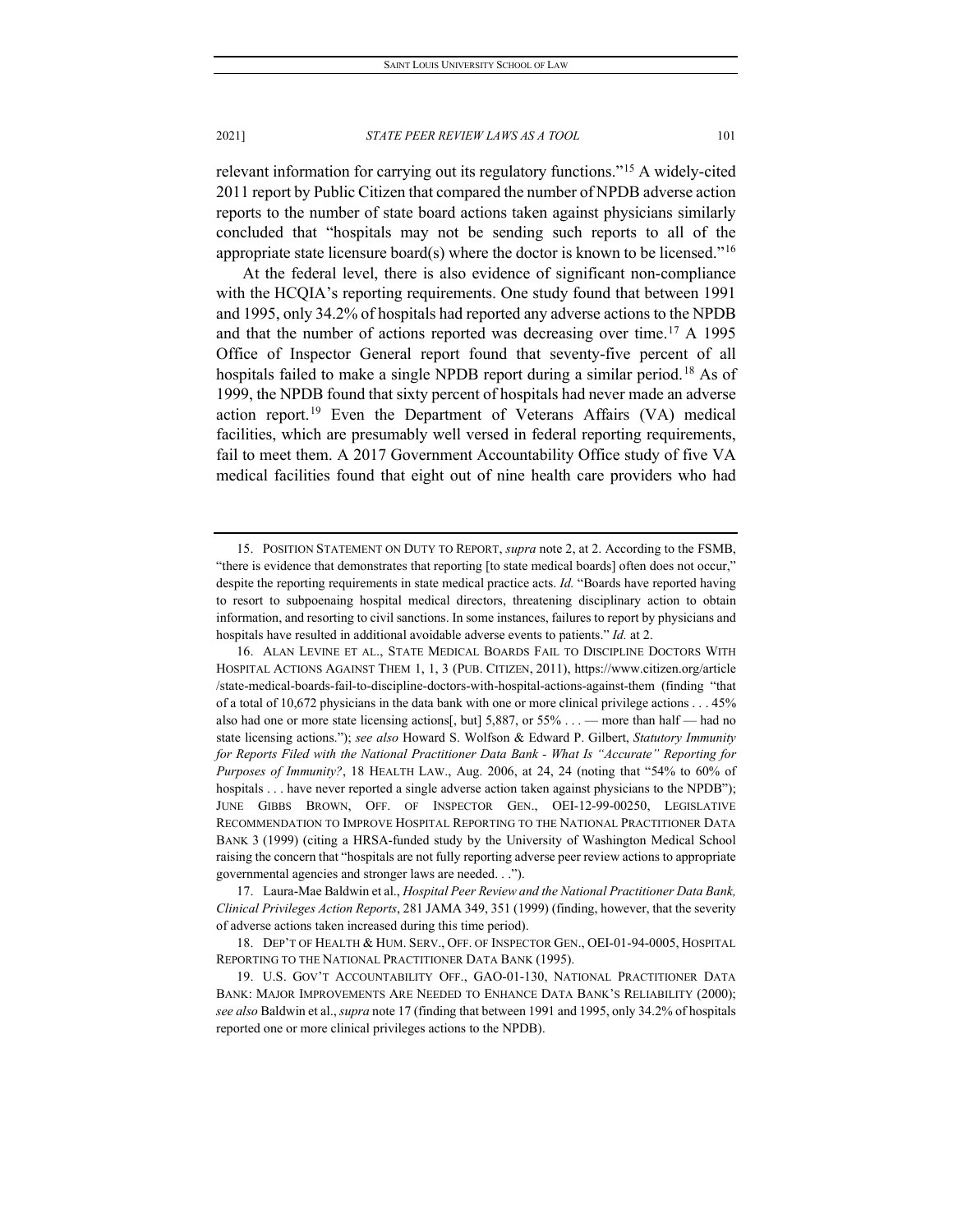adverse action taken against them were never reported, either to the NPDB or the SMB.[20](#page-6-0)

As a result of these reporting failures, SMBs, federal agencies, and health care facilities lack important information about physicians whose behavior poses a risk to patient safety.<sup>[21](#page-6-1)</sup> When hospitals fail to report allegations of physician misconduct to SMBs, SMBs have no opportunity to investigate and, if appropriate, take corrective action. When hospitals fail to report adverse clinical privileges actions to the federal NPDB, other hospitals and SMBs are deprived of important information that affects their decision about whether to credential or license a physician.

#### *C. Reasons and Recommendations*

There are various reasons as to why hospitals fail to report physician misconduct to SMBs (as required by state law) and to the NPDB (as required by the HCQIA).<sup>[22](#page-6-2)</sup> Prominent among these are well-documented cultural factors within the medical profession that hinder reporting of colleagues' misconduct.<sup>[23](#page-6-3)</sup> Moreover, health care institutions may face significant financial and reputational risks when they report physician misconduct.<sup>[24](#page-6-4)</sup>

With respect to NPDB reporting in particular, hospitals' reluctance to report may be grounded in the threat of legal challenge by a physician hoping to avoid the negative professional consequences associated with having an NPDB report on the physician's record.<sup>[25](#page-6-5)</sup> There is also evidence to suggest that when

<span id="page-6-3"></span>23. *Id.*; *see also* E. Haavi Morreim, *Am I My Brother's Warden? Responding to the Unethical or Incompetent Colleague*, HASTINGS CTR. REP., May–June 1993, at 19, 20, 22–23[, https://www.j](https://www.jstor.org/stable/pdf/35633)  [stor.org/stable/pdf/356336](https://www.jstor.org/stable/pdf/35633)3.pdf (describing various cultural reasons why physicians are reluctant to "police their own"); Eric G. Campbell et al., *Professionalism in Medicine: Results of a National Survey of Physicians*, 147 ANNALS INTERNAL MED. 795, 795 (2007) (in a survey of over 3500 practicing U.S. physicians, finding that "although 96% of respondents agreed that physicians should report impaired or incompetent colleagues to relevant authorities, 45% of respondents who encountered such colleagues had not reported them"); BROWN, *supra* not[e 16,](#page-5-5) at 2–3 (citing a 1997 HRSA-funded study by the Citizen Advocacy Center which found "indications of non-compliance with State mandatory reporting laws," and identified "a cultural aversion to reporting a colleague ('snitching')" as one of four likely reasons for non-compliance).

24. Pendo et al., *supra* note 1, at 28–29.

<span id="page-6-5"></span><span id="page-6-4"></span>25. OEI-01-94-0005, *supra* note 18, at 5 (noting that the "higher stakes associated with Data Bank reporting" may lead to more physician challenging adverse action taken against them, the anticipated defense of which may make hospitals "less inclined to take any action at all"); Wolfson & Gilbert, *supra* not[e 16](#page-5-5) (concluding that low levels of reporting to NPDB "can be traced, among

<span id="page-6-0"></span><sup>20.</sup> U.S. GOV'T ACCOUNTABILITY OFF., GAO-18-260T, VA HEALTH CARE: IMPROVED OVERSIGHT NEEDED FOR REVIEWING AND REPORTING PROVIDERS FOR QUALITY AND SAFETY CONCERNS (2017).

<span id="page-6-1"></span><sup>21.</sup> Pendo et al., *supra* note 1 (noting that "failures to report have resulted in avoidable harms to patients") (citing POSITION STATEMENT ON DUTY TO REPORT, *supra* note 2).

<span id="page-6-2"></span><sup>22.</sup> Elizabeth Chiarello, *Barriers to Medical Board Discipline: Cultural and Organizational Constraints*, 15 ST. LOUIS U. J. HEALTH L. & POL'Y 55, 78 (2022).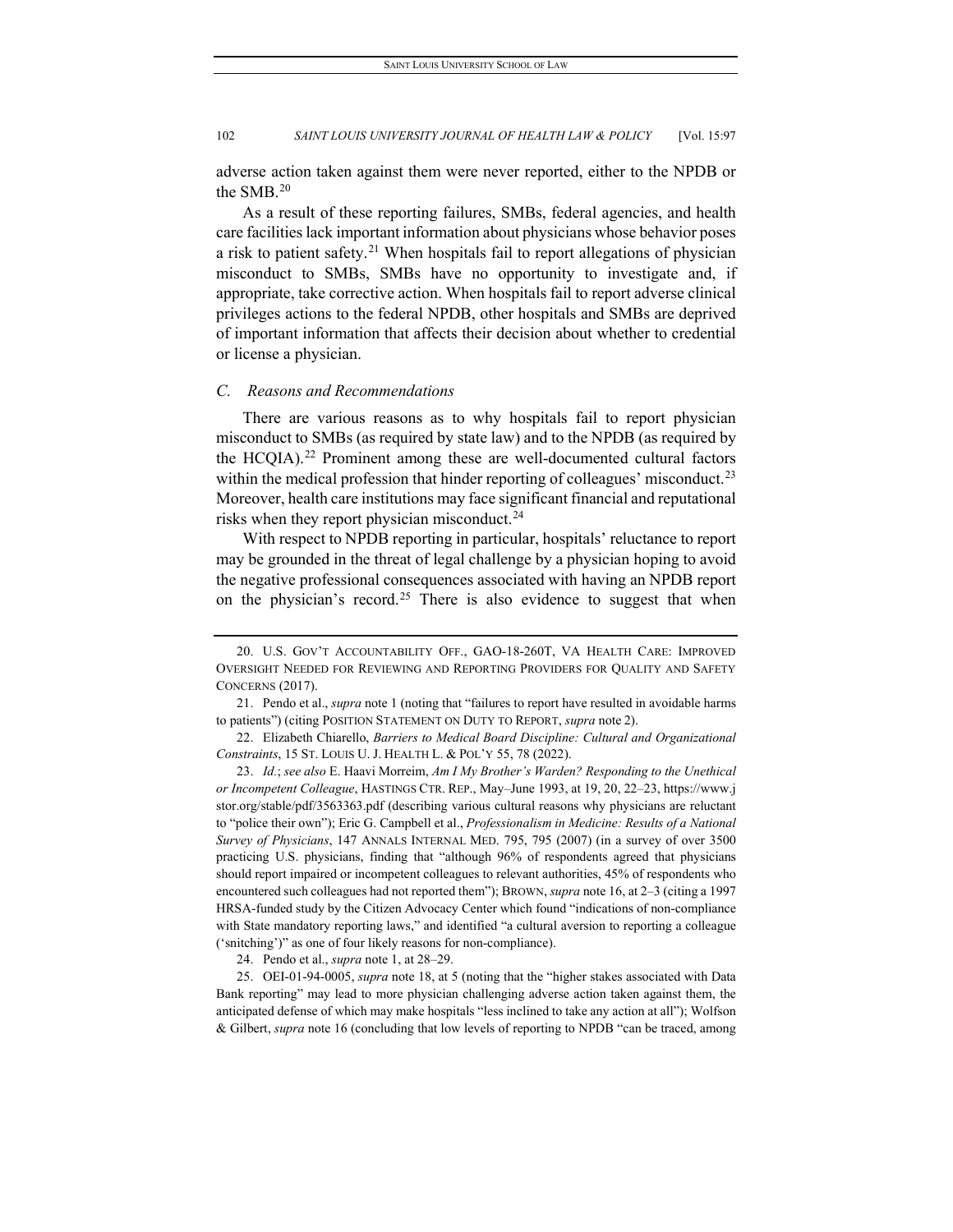physician misconduct occurs, hospitals may choose to impose minor penalties that fall below the threshold for NPDB reporting.<sup>[26](#page-7-0)</sup> Sometimes, this occurs as a result of negotiations between the physician and hospital, whereby "practitioners  $\ldots$  offer  $\lceil$  concessions to avoid having a reportable action taken against them."<sup>[27](#page-7-1)</sup> In some cases, when physicians sue hospitals for taking adverse action against them, the parties may negotiate a settlement whereby the hospital agrees to not report the action to the NPDB or agrees to specified language to be used in the report. $28$ 

However, one of the most prominent explanations for widespread noncompliance with reporting requirements is that the reporting laws themselves are flawed, lack appropriate incentives and disincentives, and are rarely enforced.<sup>[29](#page-7-3)</sup>

<span id="page-7-0"></span>26. Baldwin et al., *supra* not[e 17,](#page-5-6) at 352 (e.g., "monitoring professional activities or requiring continuing medical education without restricting privileges and imposing privileges actions of <31 days"); OEI-01-94-0005, *supra* note [18,](#page-5-7) at 5; William E. Neighbor et al., *Rural Hospitals' Experience with the National Practitioner Data Bank*, 87 AM. J. PUB. HEALTH 663, 665 (1997); BROWN, *supra* not[e 16,](#page-5-5) at 2.

<span id="page-7-1"></span>27. Baldwin et al., *supra* note [17,](#page-5-6) at 352 ("A . . . survey of 807 hospitals and 76 health maintenance organizations found that in the prior 2 years 9.4% of hospitals and 13.1% of health maintenance organizations reported that practitioners had offered concessions to avoid having a reportable action taken against them"), citing U.S. Department of Health and Human Services. *National Practitioner Data Bank: User Satisfaction with Reporting and Querying and Usefulness of Disclosure Information for Decision Making 1992-1994*. Rockville, Md.: Health Res. & Servs. Admin., U.S. Dep't of Health & Hum. Servs. (1995).

<span id="page-7-2"></span>28. Shirley P. Morrigan, National Practitioner Data Bank: Practical Issues—NPDB Language, 2007 Health L. Handbook § 5:14 (updated May 2013). *See, e.g.*, Hoffman v. Spring Valley Hosp. & Med. Ctr., No. 52813, 2010 WL 3341802, at \*1 (Nev. 2010) (discussing settlement agreement between hospital and physician that specified agreed-upon language for reporting to NPDB); Rosenberg v. Advoc. Health & Hosps. Corp., No. 2-12-0903, 2013 WL 160376, at \*9 (Ill. App. Ct. Jan. 8, 2013) (discussing settlement agreement between hospital and physician in which hospital agreed not to report the revocation of doctor's lab privileges to the NPDB); Lai v. Gottlieb Mem'l Hosp., No. 1-14-2319, 2015 Ill. App. LEXIS 1107, at \*6 (Ill. App. Ct. May 22, 2015) (discussing agreement that in return for the dismissal of plaintiff's lawsuit without prejudice, Defendant also agreed not to make any report to the NPDB until the parties settled or the court made a decision on plaintiff's request for injunctive relief). That said, according to one commentator, "NPDB authorities have stated that any provision in a settlement that purports to prohibit reporting to the NPDB or in any way purports to prevent a reporter from filing a complete and legally sufficient narrative description of the allegations or other circumstances of the cases is invalid under federal law." Morrigan, *supra*. Moreover, even when such settlement agreements are in place, courts cannot order hospitals to violate their HCQIA reporting requirements. *See, e.g.*, *Hoffman*, 2010 WL 3341802, at \*3; Diaz v. Provena Hosps., 817 N.E.2d 206, 213 (Ill. App. 2d Dist. 2004); Ex parte Ala. State Bd. of Pharm., 253 So. 3d 972, 982 (Ala. Civ. App. 2017).

<span id="page-7-3"></span>29. A 1997 HRSA-funded study by the Citizen Advocacy Center found "indications of noncompliance with State mandatory reporting laws" and identified several possible reasons. These included "(1) a cultural aversion to reporting a colleague ('snitching'); (2) deficiencies in reporting

other things, to the retaliatory lawsuits filed by physicians who are reported to the NPDB," and noting that "health care entities often choose to ignore the [reporting] mandate of the HCQIA in an effort to avoid the possibility of costly litigation").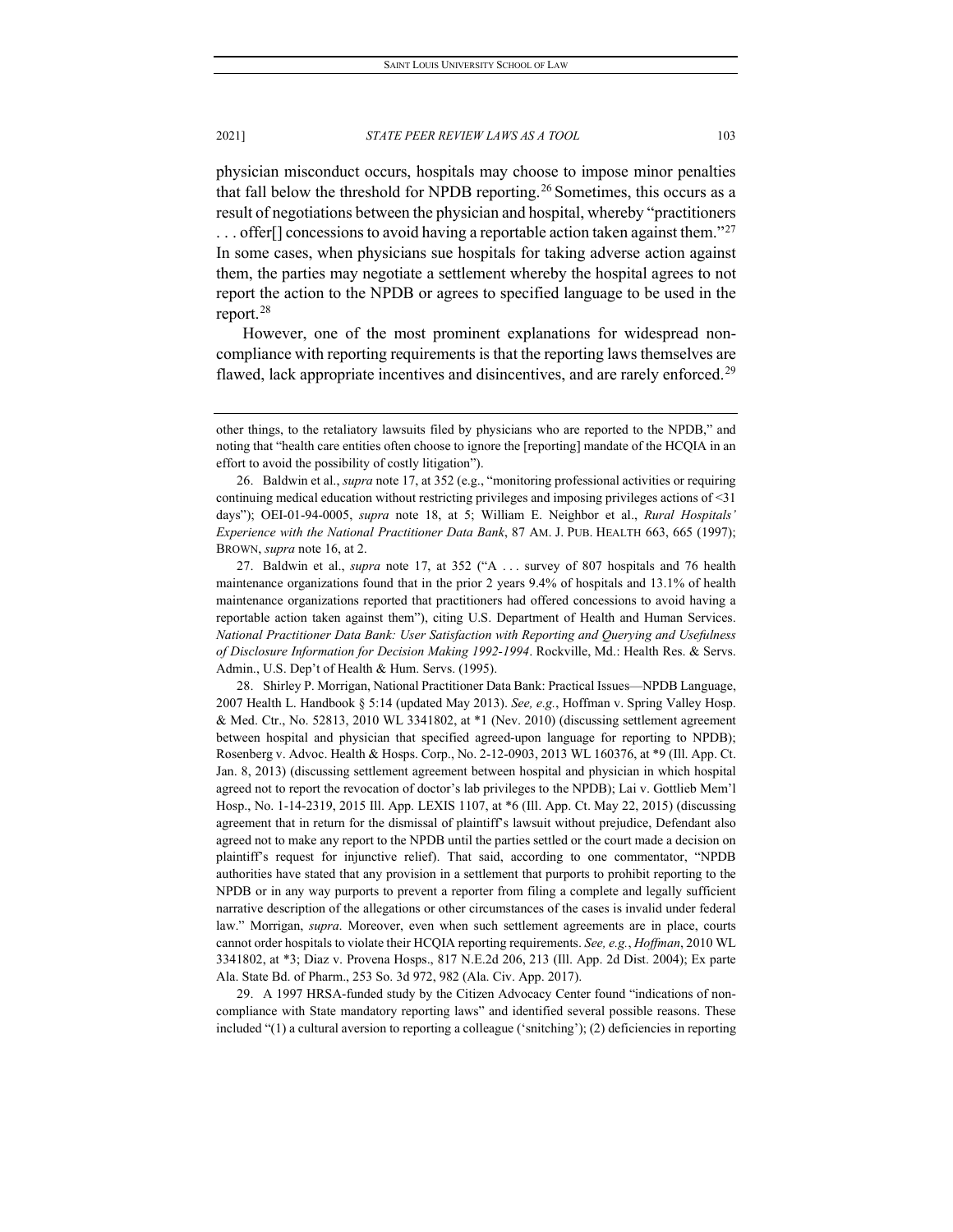<span id="page-8-5"></span>As Pendo et al. have found, state laws vary significantly in terms of who is required to report, what information must be reported, and the evidentiary threshold for reporting.<sup>[30](#page-8-0)</sup> Moreover, many reporting laws are vague or difficult to interpret, making it difficult for hospitals to identify what types of conduct they must report to SMBs. $31$  There are also limited consequences for nonreporting. Pendo et al. found that only twenty-four states impose financial penalties against hospitals for failure to report physician misconduct.[32](#page-8-2) Enforcement of these reporting requirements is lax because SMBs do not have the resources to investigate hospital non-compliance with reporting requirements,<sup>[33](#page-8-3)</sup> and when they discover physician misconduct that has gone unreported, they understandably prioritize investigation of the physician rather than the non-reporting institution.

Accordingly, one common proposal for improving the frequency of hospital reporting is to impose greater financial penalties for non-compliance.<sup>[34](#page-8-4)</sup> Others have recommended linking compliance with reporting requirements to institutional accreditation and certification, such as through Centers for

<span id="page-8-1"></span>31. For example, many state medical practice acts requires reporting of "unprofessional conduct." Nadia N. Sawicki, *Character, Competence, and the Principles of Medical Discipline*, 13 J. HEALTHCARE L. & POL'Y 285, 293 (2010) (noting that "most states authorize discipline under a broad category of 'unprofessional conduct,' which may include violations of codes of medical ethics, conduct that brings the medical profession into disrepute, or other unspecified forms of 'dishonorable conduct,' including criminal acts (typically felonies or 'crimes of moral turpitude')").

<span id="page-8-2"></span>32. Pendo et al., *supra* note 1, at 27, 42–44; *see also* Susan O. Scheutzow, *State Medical Peer Review: High Cost But No Benefit—Is It Time for a Change?*, 25 AM. J.L. & MED. 7, 9 (1999) (finding that the number of adverse actions reporting to the NPDB were higher in states that had strong financial penalties for failure to report); BROWN, *supra* note 16 (citing a HRSA-funded study which found that "hospitals in States with strong penalties were 40 percent more likely to have reported an adverse action . . . than hospitals in States with no penalties," and recommending "that HRSA propose legislation that would establish a civil money penalty of up to \$10,000 for each instance of a hospital's failure to report to the Data Bank," which is "consistent with the current civil money penalty sanction that can be imposed for failure to report a malpractice settlement or judgement [sic].").

<span id="page-8-3"></span>33. DEP'T. HEALTH & HUM. SERVS., OFF. OF INSPECTOR GEN., OEI-01-93-00020, FEDERAL INITIATIVES TO IMPROVE STATE MEDICAL BOARDS (1993) ("Their capacity to be effective is often hampered by lack of resources. Funding for boards is not always a high priority for State legislatures. While boards often raise substantial amounts of money through licensure and registration fees, in many States large proportions of these funds go into general revenues rather than the boards' own budgets. Budget crises in many States in recent years have not helped this situation. Because of this and other limitations, boards have not been at the forefront of quality assurance efforts.").

<span id="page-8-4"></span>34*. See, e.g.*, Pendo et al., *supra* note 1, at 29. ESSENTIALS OF A STATE MEDICAL AND OSTEOPATHIC PRACTICE ACT, *supra* note 3, at 28 (noting that any failure could include higher penalties for intent, e.g., "willful failure"); BROWN, *supra* note 16.

<span id="page-8-0"></span>laws; (3) lax enforcement; and (4) lack of knowledge on the part of hospitals about their duty to report." BROWN, *supra* note 16, at 2–3.

<sup>30.</sup> Pendo et al., *supra* note 1, at 29–30.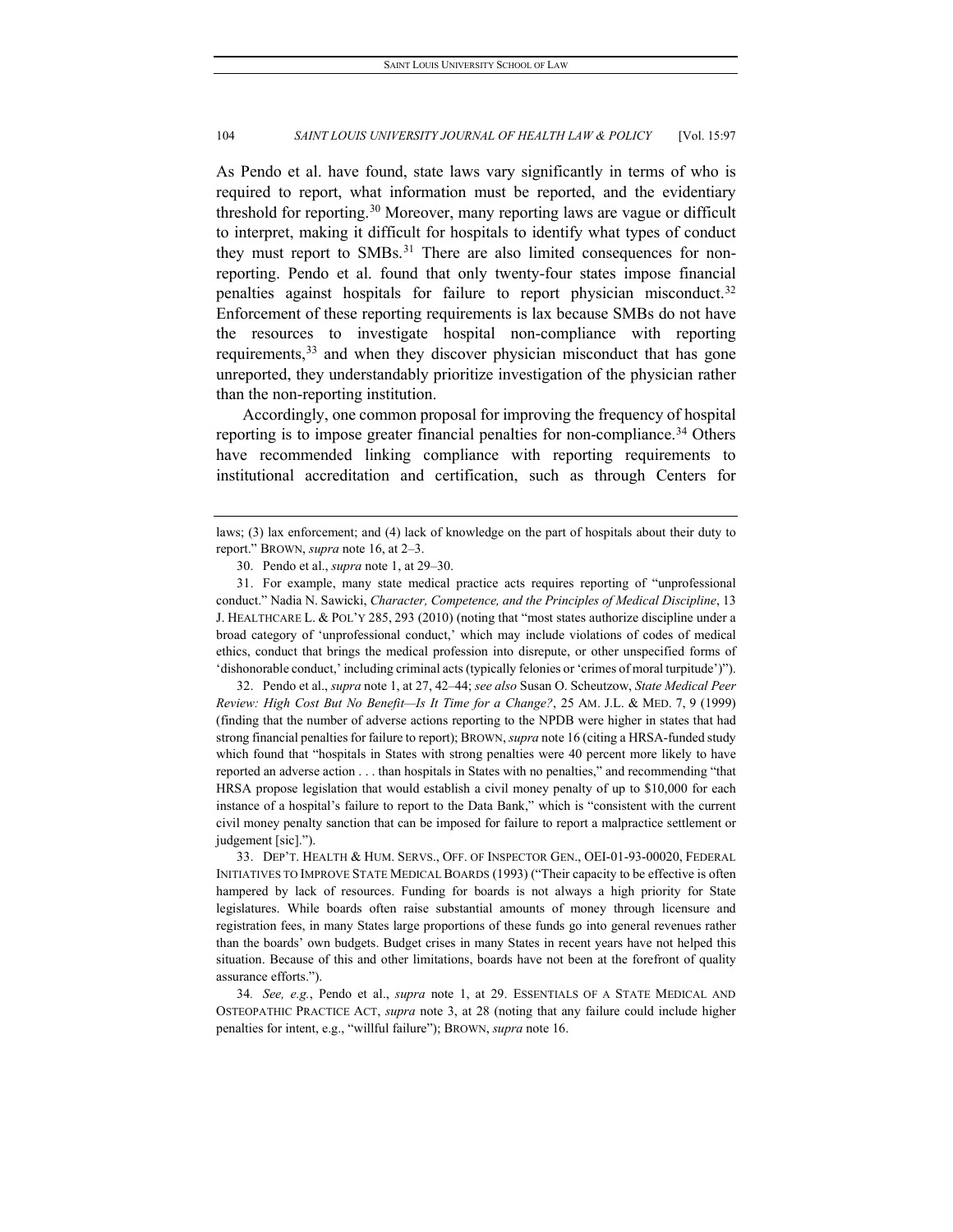Medicare and Medicaid Services (CMS) Conditions of Participation, the Joint Commission, or state licensing.[35](#page-9-0)

#### III. THE HCQIA MODEL FOR INCENTIVIZING REPORTING

Federal law offers a helpful model for thinking about how states might more effectively incentivize hospital reporting of serious physician misconduct. The HCQIA, described in Section II-A, imposes NPDB reporting requirements on hospitals, and it conditions an important protection—protection from liability in damages for peer review activities—on compliance with reporting requirements.<sup>[36](#page-9-1)</sup> While this incentive has not been as effective as originally anticipated, better understanding the merits and flaws of the HCQIA approach can offer guidance for improving state-level reporting.

The HCQIA was passed in 1986 in an effort to manage the problem of incompetent physicians who move between states or between hospitals.<sup>[37](#page-9-2)</sup> Congress found that this problem could be addressed through strengthened professional peer review, as well as reporting of problematic physicians to a national database, so SMBs and hospitals could learn about prior disciplinary actions before granting physicians a right to practice.<sup>[38](#page-9-3)</sup> In order to facilitate and incentivize professional peer review and reporting, however, Congress needed to eliminate the threat of liability for participation in peer review.<sup>[39](#page-9-4)</sup> Most often, the threat of liability arises when a peer review committee takes adverse action against a physician, and the physician then alleges violations of employment law, antitrust law, tort law, or anti-discrimination law.<sup>[40](#page-9-5)</sup>

The HCQIA establishes that professional review bodies and participants that take adverse professional review action against a physician "shall not be liable in damages under any law of the United States or of any State . . . with respect

39. 42 U.S.C. § 11101(4).

<span id="page-9-5"></span><span id="page-9-4"></span>40*. Id.* ("The threat of private money damage liability under Federal laws, including treble damage liability under Federal antitrust law, unreasonably discourages physicians from participating in effective professional peer review."); *see also* Scheutzow, *supra* note [32,](#page-8-5) at 17 (noting "there is widespread belief among physicians and policy-makers that those who testify against colleagues in a peer review setting may find themselves under attack for defamation and other actions, and that absent such laws, physicians will be reluctant to sit on peer review committees."); Charles R. Koepke, *Physician Peer Review Immunity: Time to Euthanize a Fatally Flawed Policy*, 22 J.L. & HEALTH 1, 5 (2009) ("One of the largest deterrents to effective peer review at that time [the HCQIA was passed] was the perceived threat looming over physicians and hospital administrators that they may be sued by a doctor that they were planning to discipline.").

<span id="page-9-0"></span><sup>35.</sup> Pendo et al., *supra* note 1, at 31; OEI-01-94-0005, *supra* note 18, at 7–8; *see also* Baldwin et al., *supra* not[e 17,](#page-5-6) at 351 (finding that hospitals accredited by JCAHO were more likely to report adverse actions than nonaccredited hospitals).

<sup>36</sup>*. See supra* Section II.A.

<sup>37.</sup> 42 U.S.C. § 11101(2).

<span id="page-9-3"></span><span id="page-9-2"></span><span id="page-9-1"></span><sup>38.</sup> 42 U.S.C. § 11101(3); *see also* Madison, *supra* note [12,](#page-4-6) at 66–68 (describing policymakers' commentary and concerns leading to the passage of the HCQIA).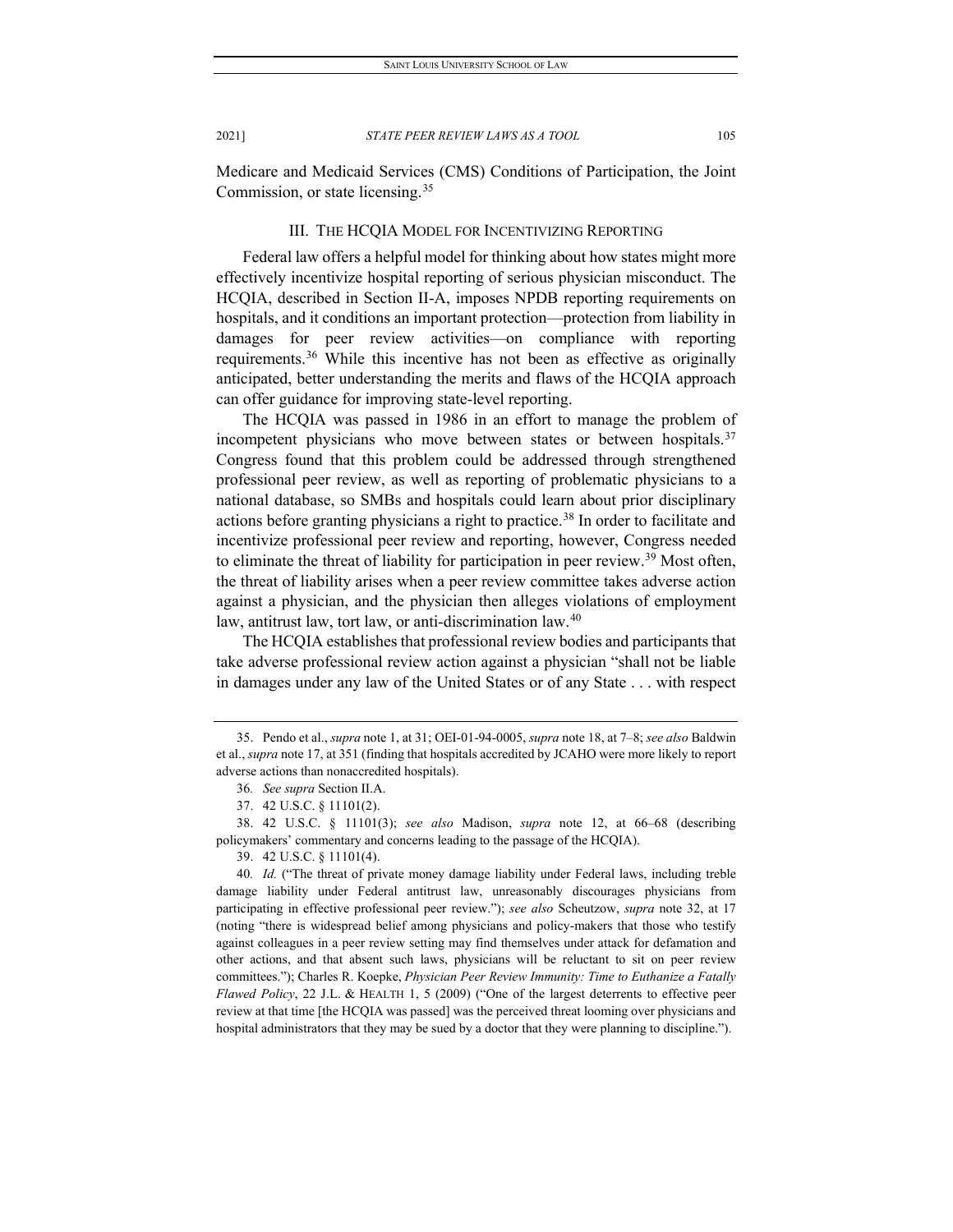to the action."[41](#page-10-0) A peer review action is presumptively immune from liability if it satisfies the four requirements set forth in the HCQIA.<sup>[42](#page-10-1)</sup> In effect, this provision immunizes hospitals and peer reviewers from liability under both state and federal law if they engage in a legitimate peer review action.<sup>[43](#page-10-2)</sup>

There is, however, another condition hospitals need to satisfy in order to benefit from HQCIA immunity—the HCQIA expressly ties hospitals' compliance with NPDB reporting requirements to the peer review immunity privilege. Indeed, the legislative history of the HCQIA suggests that the penalty of loss of immunity was established precisely to incentivize compliance with reporting requirements.[44](#page-10-3) Perhaps surprisingly, loss of peer review immunity is the only penalty associated with non-compliance with reporting requirements.<sup>[45](#page-10-4)</sup> This little-known provision of the HCQIA provides that a "health care entity that fails substantially to meet the requirement of subsection  $(a)(1)$  shall lose the protections of section  $11111(a)(1)$  of this title."<sup>[46](#page-10-5)</sup> That said, the loss of peer

<span id="page-10-2"></span>43. Michael D. Benson et al., *Hospital Quality Improvement: Are Peer Review Immunity, Privilege, and Confidentiality in the Public Interest*, 11 NW.J.L. & SOC. POL'Y 1, 4 (2016) (noting that "HCQIA immunity applies to damages claims arising under state law as well as federal law," but that "it does not apply to civil rights claims" or "claims for injunctive relief").

<span id="page-10-3"></span>44*. See* Goldsmith v. Harding Hosp., Inc., 762 F. Supp. 187, 189 (S.D. Ohio. 1991) ("The legislative history reveals that the purpose of §§ 11111 and 11112 is to foster compliance with the reporting requirements by alleviating the threat of litigation through a grant of immunity."); Anderson v. E. Conn. Health Network, Inc., No. 3:12–CV–00785 (RNC), 2015 WL 4393552, \*8 (D. Conn. 2015), *aff'd sub nom.* Anderson v. E. CT Health Network, Inc., 668 F. App'x 378 (2d Cir. 2016) ("Congress thought reporting so important to the HCQIA that it immunized health care entities against suits arising out of reports made in good faith, 42 U.S.C. § 11137(c), offered a more limited form of immunity for professional review bodies and their members in suits arising out of professional review actions, 42 U.S.C. § 11111(a)(1), and authorized sanctions against health care entities that fail to observe their reporting obligations, 42 U.S.C. § 11133(c)(1)."). Manion v. Evans, No. 3:89CV7436, 1991 WL 575715, at \*12–13 (N.D. Ohio. 1991) (citing the House Committee's discussion of the HCQIA, H.R.Rep. No. 903, 99th Cong., and noting that "Congress was absolutely clear in expressing its intention that health care entities which fail to report physicians whom they feel are incompetent do not get the protection provided in § 11112 of the HCQIA.").

<span id="page-10-4"></span>45. Although civil monetary penalties for hospital non-compliance with adverse action reporting requirements have been proposed, they have never been adopted. *See* Letter from Sidney M. Wolfe & Joan Stleber, Pub. Citizen's Health Rsch. Grp., to June Gibbs Brown, Inspector Gen., Dep't of Health & Hum. Servs. (Jan. 9, 1995) (recommending that HRSA initiate a legislative proposal for a civil money penalty of up to \$10,000 for each instance of a hospital's failure to report an adverse action to the NPDB).

<sup>41.</sup> Health Care Quality Improvement Act, 42 U.S.C. § 11111(a)(1).

<span id="page-10-1"></span><span id="page-10-0"></span><sup>42.</sup> 42 U.S.C. § 11112(a) (to qualify for immunity, "a professional [peer] review action must be taken (1) in the reasonable belief that the action was in the furtherance of quality health care, (2) after a reasonable effort to obtain the facts of the matter, (3) after adequate notice and hearing procedures are afforded to the physician involved or after such other procedures as are fair to the physician under the circumstances, and (4) in the reasonable belief that the action was warranted by the facts known after such reasonable effort to obtain facts and after meeting the requirement of paragraph (3).").

<span id="page-10-5"></span><sup>46.</sup> 42 U.S.C. § 11133(c)(1).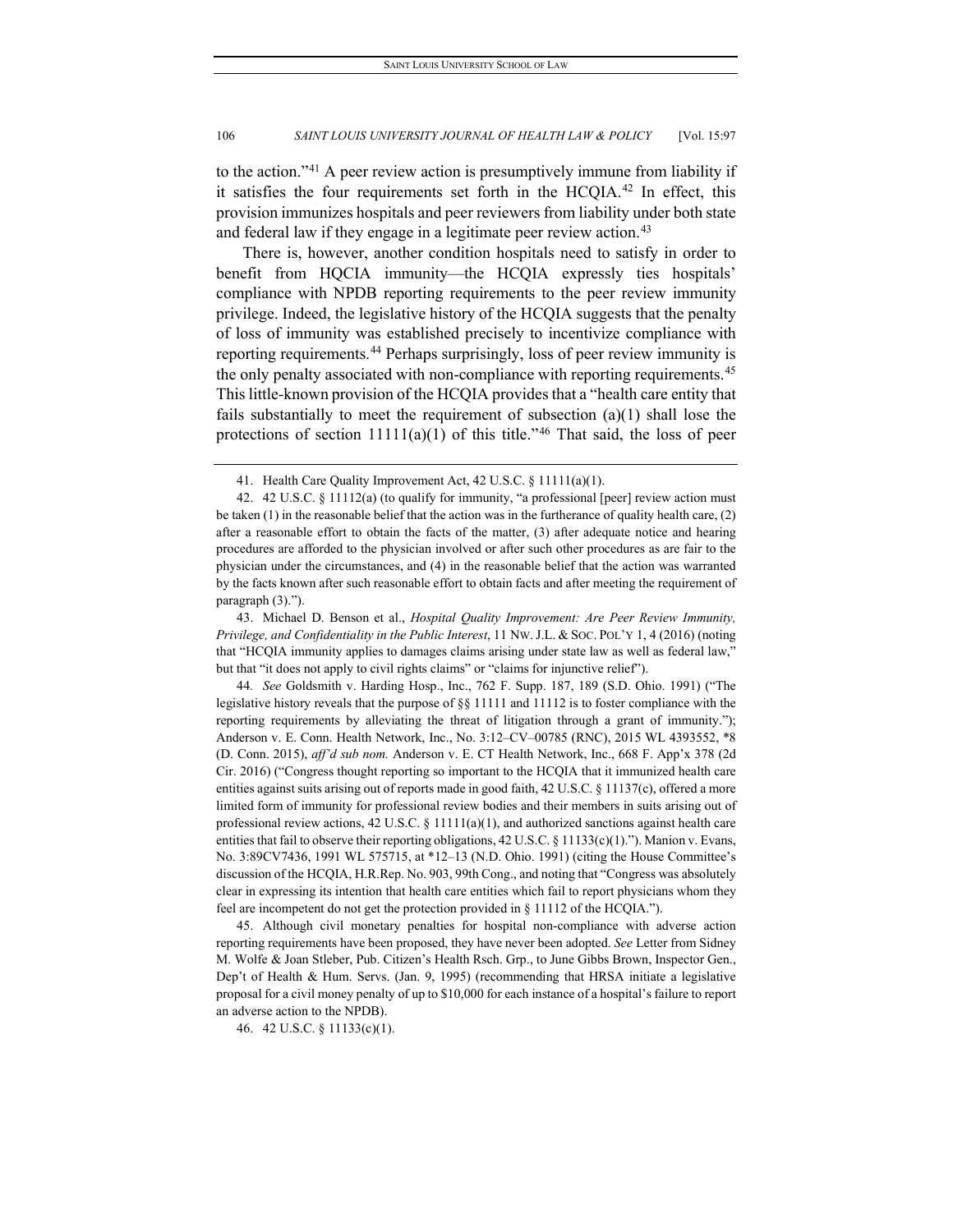review immunity for failure to report is not automatic. Rather, the HCQIA and its enacting regulations establish that this sanction will only occur if the hospital's noncompliance with the reporting requirement is investigated and confirmed by the Secretary of HHS, and the Secretary publishes the hospital's name in the Federal Register.<sup>[47](#page-11-0)</sup>

Because losing HCQIA immunity protections is quite significant, one might imagine that hospitals would be diligent about reporting adverse actions to avoid this penalty. However, as noted in Section II-B, there is ample evidence that hospitals underreport adverse actions to both the NPDB and SMBs.<sup>48</sup> Despite that fact, researchers have found that no hospital has ever lost its HCQIA immunity for failure to report to the NPDB.<sup>49</sup> Most recently, a 2009 Public Citizen report on hospital oversight and reporting of physicians found that "[a]lthough [the Health Resources and Services Administration (HRSA)] has investigated a small number of cases of non-compliance, as of November 2008, 18 years after the NPDB began, no hospital has ever been penalized through the loss of peer review immunity."<sup>[50](#page-11-3)</sup>

48*. See supra* Section II.B.

<span id="page-11-0"></span><sup>47</sup>*. Id.* ("A health care entity that fails substantially to meet the requirement of subsection (a)(1) shall lose the protections of section  $11111(a)(1)$  of this title if the Secretary publishes the name of the entity under section 11111(b) of this title."). Health Care Quality Improvement Act, 42 U.S.C § 11111(b) ("If the [Secretary](https://www.law.cornell.edu/definitions/uscode.php?width=840&height=800&iframe=true&def_id=42-USC-1264422296-127457400&term_occur=999&term_src=title:42:chapter:117:subchapter:I:section:11111) has reason to believe that [a health care entity](https://www.law.cornell.edu/definitions/uscode.php?width=840&height=800&iframe=true&def_id=42-USC-1190694898-688625133&term_occur=999&term_src=title:42:chapter:117:subchapter:I:section:11111) has failed to report information in accordance with section 11133(a) of this title, the [Secretary s](https://www.law.cornell.edu/definitions/uscode.php?width=840&height=800&iframe=true&def_id=42-USC-1264422296-127457400&term_occur=999&term_src=title:42:chapter:117:subchapter:I:section:11111)hall conduct an investigation. If, after providing notice of noncompliance, an opportunity to correct the noncompliance, and an opportunity for a hearing, the [Secretary d](https://www.law.cornell.edu/definitions/uscode.php?width=840&height=800&iframe=true&def_id=42-USC-1264422296-127457400&term_occur=999&term_src=title:42:chapter:117:subchapter:I:section:11111)etermines that a [health care entity](https://www.law.cornell.edu/definitions/uscode.php?width=840&height=800&iframe=true&def_id=42-USC-1190694898-688625133&term_occur=999&term_src=title:42:chapter:117:subchapter:I:section:11111)  has failed substantially to report information in accordance with [section 11133\(a\) of this title,](https://www.law.cornell.edu/uscode/text/42/11133#a) th[e](https://www.law.cornell.edu/definitions/uscode.php?width=840&height=800&iframe=true&def_id=42-USC-1264422296-127457400&term_occur=999&term_src=title:42:chapter:117:subchapter:I:section:11111) [Secretary s](https://www.law.cornell.edu/definitions/uscode.php?width=840&height=800&iframe=true&def_id=42-USC-1264422296-127457400&term_occur=999&term_src=title:42:chapter:117:subchapter:I:section:11111)hall publish the name of the entity in the Federal Register."). 45 C.F.R.  $\S$  60.12(c)(1) (2013) ("If the Secretary has reason to believe that a health care entity has substantially failed to report information in accordance with this section, the Secretary will conduct an investigation. If the investigation shows that the health care entity has not complied with this section, the Secretary will provide the entity with a written notice describing the noncompliance, giving the health care entity an opportunity to correct the noncompliance, and stating that the entity may request, within 30 days after receipt of such notice, a hearing with respect to the noncompliance. . . . If a hearing is denied, or, if as a result of the hearing the entity is found to be in noncompliance, the Secretary will publish the name of the health care entity in the Federal Register. In such case, the immunity protections provided under section 411(a) of HCQIA will not apply to the health care entity for professional review activities that occur during the 3-year period beginning 30 days after the date of publication of the entity's name in the Federal Register.").

<span id="page-11-2"></span><span id="page-11-1"></span><sup>49.</sup> Scheutzow, *supra* not[e 32,](#page-8-5) at 37 ("[N]o hospital has ever lost its HCQIA immunity because it failed to report information to the NPDB," citing a 1998 "conversation with Robert Oshel, Ph.D., Associate Director for Research and Disputes of the Division of Quality Assurance, Health Resources and Services Administration, U.S. Department of Health and Human Services"); ALAN LEVINE & SIDNEY WOLFE, HOSPITALS DROP THE BALL ON PHYSICIAN OVERSIGHT: FAILURE OF HOSPITALS TO DISCIPLINE AND REPORT DOCTORS ENDANGERS PATIENTS 8 (Pub. Citizen eds., 2009), https://www.citizen.org/wp-content/uploads/migration/18731.pdf.

<span id="page-11-3"></span><sup>50.</sup> LEVINE & WOLFE, *supra* note 49.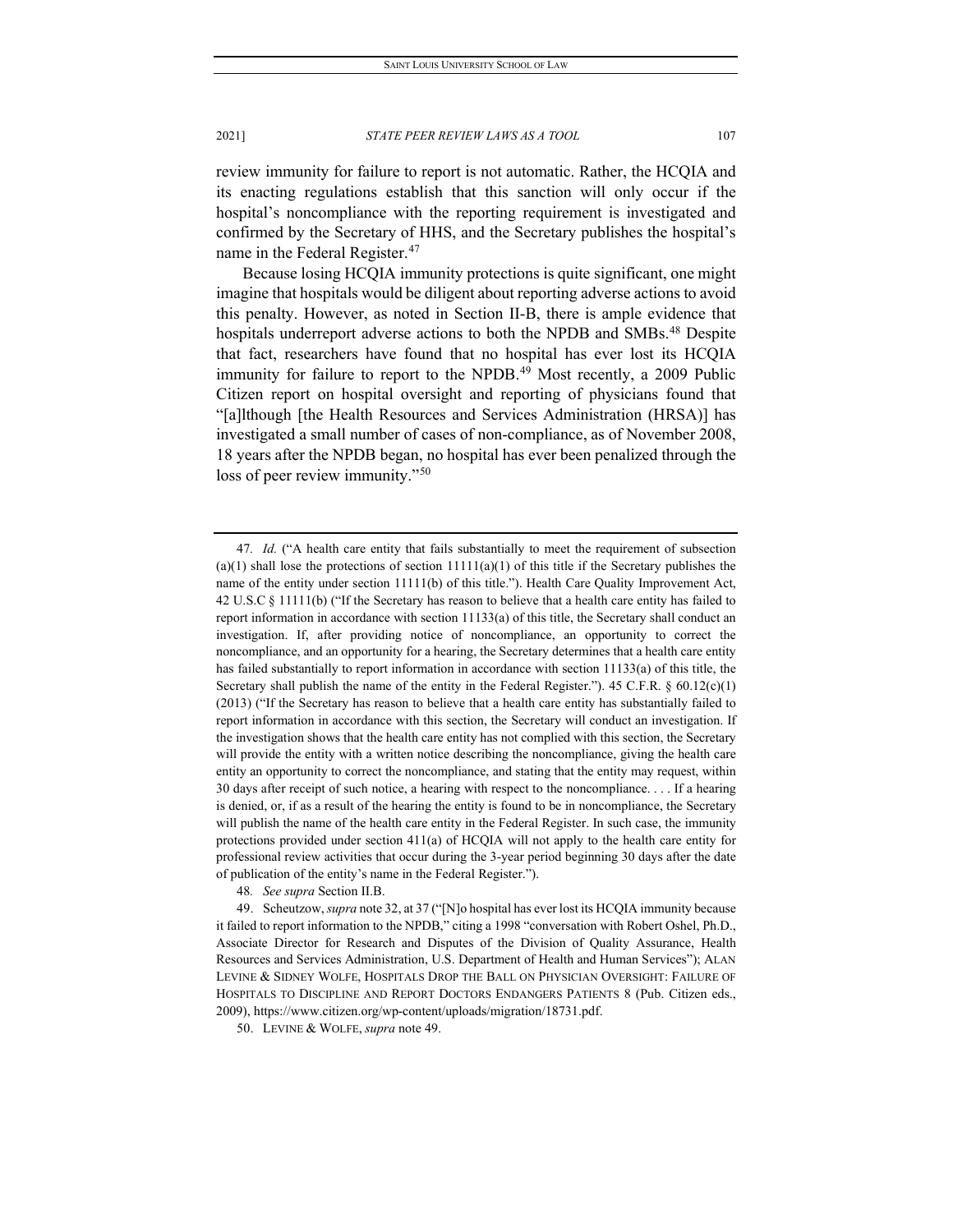One reason for this may be because HRSA has limited resources to monitor compliance with HCQIA reporting requirements. Hospitals are required to attest to their compliance with NPDB reporting requirements every two years when they renew their NPDB registration.<sup>[51](#page-12-0)</sup> But while HRSA tracks SMBs' compliance with reporting requirements and publishes its findings, it does not do so for hospitals.[52](#page-12-1) Even in cases where HRSA does investigate a hospital for non-compliance, hospitals have an opportunity to correct any errors and avoid penalties.[53](#page-12-2) It appears, then, that the Secretary of HHS has never been in a position to publish the name of a non-compliant hospital in the Federal Register, which would explain why the penalty of loss of peer review immunity has never occurred. Indeed, in several cases where physician-plaintiffs argued that defendant-hospitals should lose their HCQIA immunity on the grounds of their failure to make a required report, courts have rejected those arguments by pointing to the fact that the defendant had not been identified as non-compliant in the Federal Register.<sup>54</sup>

Even if HRSA were more active in investigating non-compliance with reporting requirements, such that the Secretary would have grounds to publicly identify non-compliant hospitals, the implications of that are far from clear. There are two elements of the HCQIA's immunity provisions that courts have interpreted in ways that are arguably inconsistent with the statutory text. This leaves two important open questions about when and how a hospital's failure to report might result in loss of peer review immunity.

The first point of uncertainty is what it means for a hospital to "fail[] substantially to meet the requirement of subsection  $(a)(1)[.]$ <sup>"[55](#page-12-4)</sup> The HCQIA and its enacting regulations do not specify what is required for a hospital to be found "substantially" non-compliant with reporting requirements. As a definitional matter, however, the use of the term "substantially" suggests that a hospital's failure to report must be significant and ongoing for it to be penalized.<sup>[56](#page-12-5)</sup> Indeed, some commentators have interpreted the HCQIA to require "a pattern of noncompliance" rather than a single incident of failure to report.<sup>[57](#page-12-6)</sup> It seems

<span id="page-12-0"></span><sup>51</sup>*. What is Attestation?*, NAT'L PRAC. DATA BANK, https://www.npdb.hrsa.gov/faqs/att1.jsp (last visited Sep. 14, 2021).

<span id="page-12-1"></span><sup>52</sup>*. See Compliance*, NAT'L PRAC. DATA BANK, http://www.npdb.hrsa.gov/resources/about Compliance.jsp (last visited Sept. 14, 2021).

<span id="page-12-2"></span><sup>53.</sup> 45 C.F.R. § 60.12(c)(1) (2013); *see also* LEVINE & WOLFE, *supra* note 49, at 8 n.14 ("According to HRSA staff, after identifying hospitals, usually through media reports or public court records, and contacting these hospitals, HRSA has always received a report or a satisfactory explanation of why no report was required.").

<span id="page-12-6"></span><span id="page-12-5"></span><span id="page-12-4"></span><span id="page-12-3"></span><sup>54</sup>*. See infra* notes 59, 62 (identifying courts that have stated that peer review immunity would be denied if a hospital's failure to report results in an investigation by the Secretary and publication of the hospital's name in the Federal Register).

<sup>55.</sup> 42 U.S.C. § 11133(c)(1).

<sup>56</sup>*. Substantial*, BURTON'S LEGAL THESAURUS (5th ed. 2013).

<sup>57.</sup> LEVINE & WOLFE, *supra* note 49.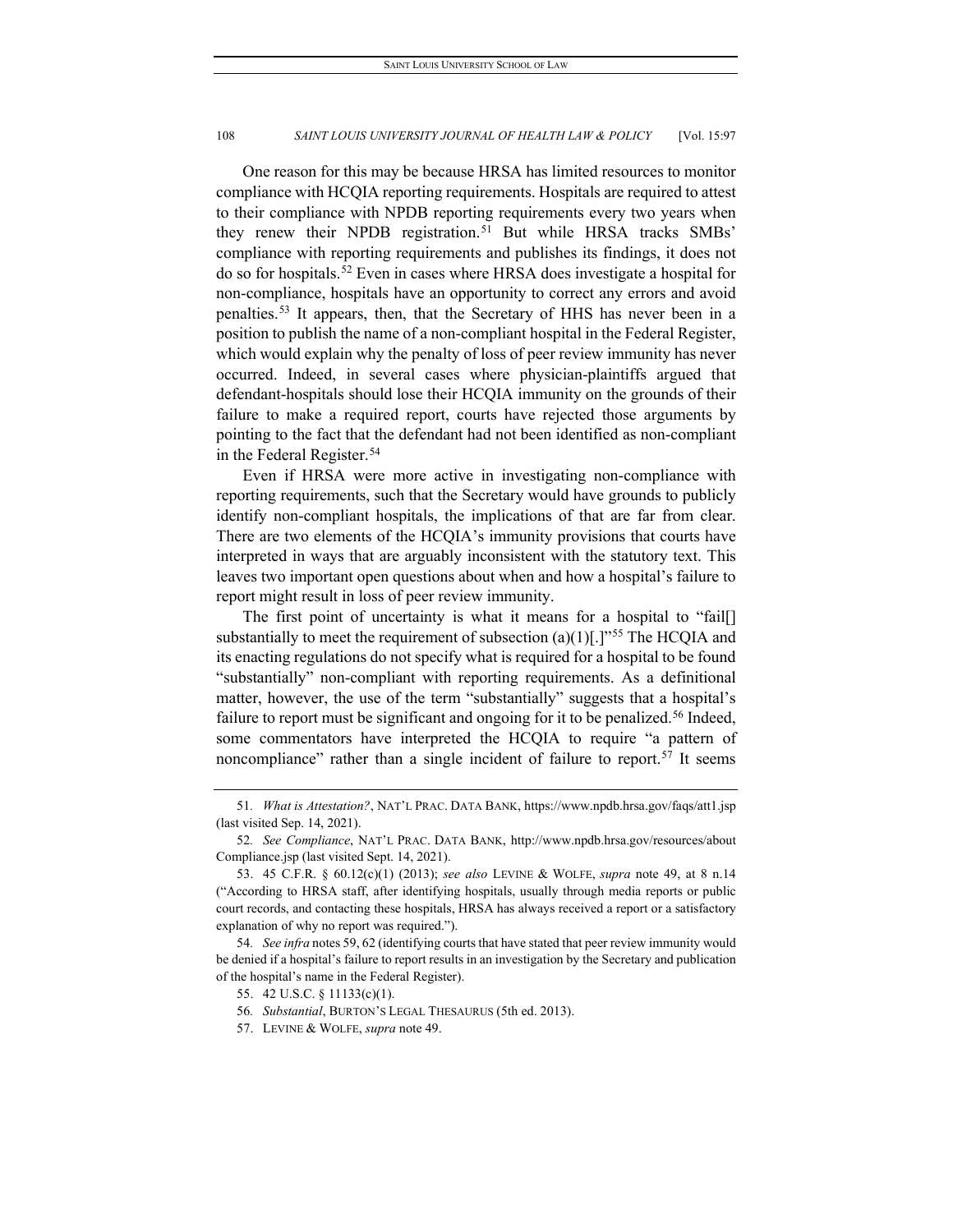surprising, then, that courts regularly entertain claims by physician-plaintiffs that a single instance of non-compliance—namely, the hospital's failure to report an adverse action against the physician-plaintiff challenging that adverse action—should result in the loss of peer review immunity.[58](#page-13-0) Despite the prevalence of such claims, no court has analyzed whether a single instance of failure to report could qualify as substantial non-compliance; rather, courts defer to factual findings about whether or not the Secretary actually published a non-compliant hospital's name in the Federal Register.<sup>[59](#page-13-1)</sup>

The second point of uncertainty is what impact a finding of substantial noncompliance would have in terms of peer review immunity. Although the HCQIA itself does not elaborate on exactly what "[loss of] the protections of section 11111(a)(1)" means, the HCQIA's enacting regulations describe the loss of peer review immunity as being prospective rather than retrospective.<sup>[60](#page-13-2)</sup> The regulations establish that a non-compliant hospital whose name is reported in the Federal Register will lose its HCQIA immunity "for professional review activities that occur during the 3-year period beginning 30 days after the date of publication of the entity's name in the Federal Register."[61](#page-13-3) However, as described above, courts are frequently faced with claims that a hospital should retrospectively lose HCQIA immunity in a suit challenging adverse action taken against a physician if the hospital failed to report that action to the NPDB.<sup>[62](#page-13-4)</sup>

<span id="page-13-0"></span><sup>58</sup>*. See infra* notes 59, 62 (identifying courts that have stated that peer review immunity would be denied if a hospital's failure to report results in an investigation by the Secretary and publication of the hospital's name in the Federal Register).

<span id="page-13-1"></span><sup>59.</sup> Nearly every case addressing this issue has stated that immunity would be denied only if the hospital's failure to report the adverse action results in an investigation by the Secretary and publication of the hospital's name in the Federal Register. *See, e.g.*, Imperial v. Suburban Hosp. Ass'n, Inc., 37 F.3d 1026, 1028 (4th Cir. 1994); Benjamin v. Aroostook Med. Ctr., 937 F. Supp. 957, 975 (D. Me. 1996), *aff'd sub nom*. Benjamin v. Aroostook Med. Ctr., Inc., 113 F.3d 1 (1st Cir. 1997); Wood v. Archbold Med. Ctr., Inc., 738 F. Supp. 2d 1298, 1359 (M.D. Ga. 2010); Fox v. Good Samaritan Hosp. LP, 467 F. App'x 731, 735 (9th Cir. 2012). However, in Manion v. Evans, No. 3:89CV7436, 1991 WL 575715, at \*9, 11–12 (N.D. Ohio 1991), a court allowed the question of a hospital's HCQIA immunity to go to a jury when the hospital admitted that it failed to report the adverse action against the physician-plaintiff. Although the court cited the statutory text of 11133(c)(1) in full in its opinion—including the language regarding the Secretary's publication of hospital non-compliance—it did not address whether or not such publication had taken place in this case. In effect, this court seems to have read non-compliance as leading to a loss of immunity even without a formal determination by the Secretary.

<sup>60.</sup> 42 U.S.C. § 11133(c)(1); 45 C.F.R. § 60.12(c)(1) (2013).

<sup>61.</sup> 45 C.F.R. § 60.12(c)(1).

<span id="page-13-4"></span><span id="page-13-3"></span><span id="page-13-2"></span><sup>62</sup>*. See, e.g.*, Austin v. McNamara, 731 F. Supp. 934, 942–43 (C.D. Cal. 1990) (finding, in an antitrust action by a neurosurgeon against a hospital and individual physicians, that because the defendants satisfied their HCQIA reporting requirements regarding the adverse action taken against the plaintiff, they did not forfeit their HCQIA immunity), *aff'd*, 979 F.2d 728, 737 (9th Cir. 1992); *Manion*, 1991 WL 575715, at \*3, \*13 (finding, in a suit by a physician against the hospital that restricted his staff privileges, that because the hospital did not report this adverse action to the state medical board, the issue of its HCQIA immunity could go to a jury); *Imperial*, 37 F.3d at 1027,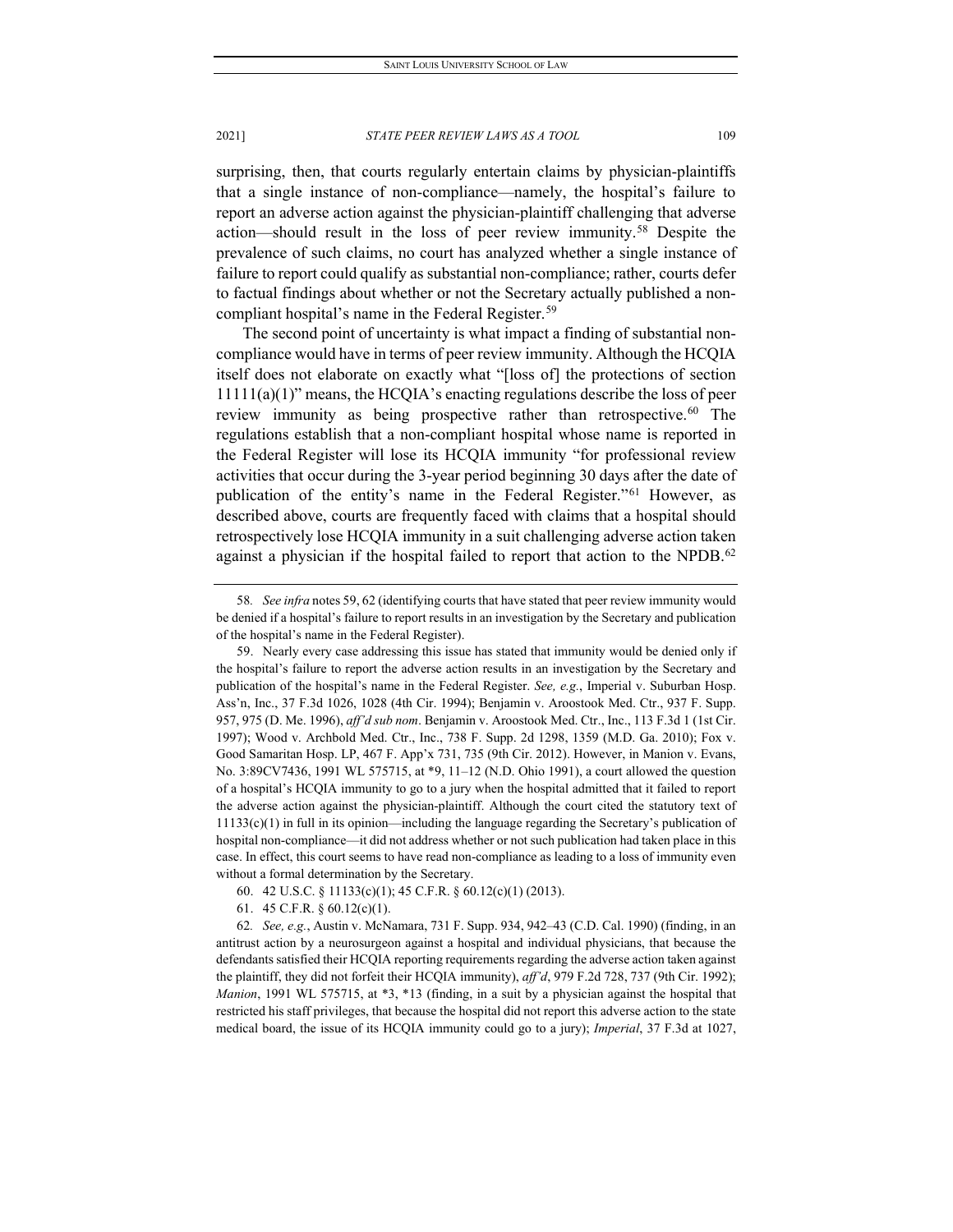Even though courts typically reject these claims on the grounds that there has been no finding of substantial non-compliance by the Secretary,  $63$  no court has rejected such a claim on the grounds that the claimant is requesting retrospective, rather than prospective, loss of immunity.

In summation, there are three likely reasons why the HCQIA's provision regarding loss of peer review immunity on the grounds of failure to report adverse action has never been actualized. First, investigation of hospital noncompliance with the HCQIA's reporting requirements does not appear to be a priority for HRSA and the Secretary. Second, even if such investigations were initiated, it is unclear whether a single instance of failure to report could lead to loss of peer review immunity, or whether the HCQIA requires a more consistent pattern of non-compliance. Finally, although the text of the HCQIA suggests that loss of peer review immunity is prospective, litigants routinely interpret its language to mean that non-reporting of adverse action against a physician would lead to a retrospective loss of immunity in a subsequent suit by that physician. If the reporting goals of the HCQIA are to be achieved, each of these three issues need to be addressed.

<sup>1030 (</sup>finding, in a claim by a physician against a hospital and doctors that took adverse action against his clinical privileges, that the conditions for loss of immunity were not satisfied because there was no evidence that the hospital was investigated by the Secretary or that its name was ever published in the Federal Register); *Benjamin*, 937 F. Supp. at 962, 974 (finding, in a claim by a physician against the hospital and peer review committee staff who terminated his staff privileges, that the hospital retained its immunity because the Secretary had not listed the hospital "among the list of delinquent health care entities as required under the statute"); Johnson v. Greater Se. Cmty. Hosp. Corp., No. CIV.A. 90-1992, 1996 WL 377147, at \*5, 9–10 (D.D.C. June 24, 1996) (finding that the plaintiff-physician bears the burden of proving a hospital's non-compliance with reporting requirements regarding adverse action taken against him, and that because the plaintiff failed to make this showing, the hospital was entitled to HCQIA immunity); W.S.K. v. M.H.S.B., 922 N.E.2d 671, 674, 690 (Ind. Ct. App. 2010) (finding, in a suit by a physician against a hospital that denied his application to join the medical staff, that the physician bears the burden of proving that the hospital failed to comply with its reporting requirements and is therefore not entitled to immunity); *Wood*, 738 F. Supp. 2d at 1359–60 rejecting plaintiff-physicians' argument that the hospital had waived its HCQIA immunity because there was no evidence that the hospital was investigated by the Secretary or that its name was published in the Federal Register); *Fox*, 467 F. App'x at 735 (finding that defendant-hospital's failure to report adverse action against the plaintiff does not foreclose HCQIA immunity because the Secretary had not published its name in the Register). *See* discussion *infra* Section IV.C, noting that many commentators criticize the NPDB reporting requirements as being too strict and causing reputational and dignitary harm. But for a physician-plaintiff to benefit from the provisions of  $11133(c)(1)$ , he must affirmatively challenge the hospital for failing to report to the NPDB the adverse action that he claims was improperly taken.

<span id="page-14-0"></span><sup>63</sup>*. See supra* note 59 (discussing how courts typically reject claims challenging a hospital's HCQIA immunity when adverse action is taken against a physician—but the hospital failed to report the action to the NPDB—on the grounds that there has been no finding of substantial noncompliance by the Secretary).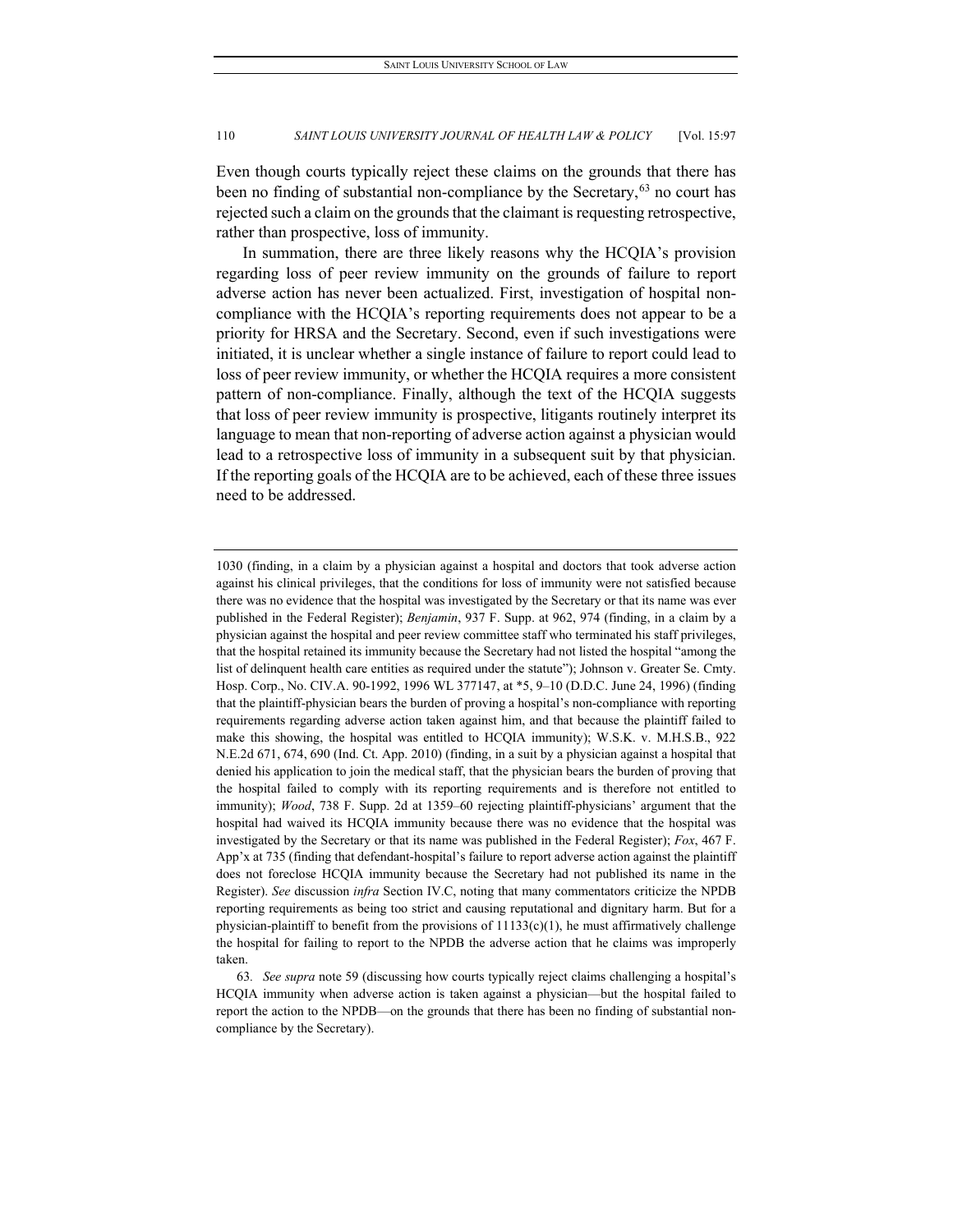## IV. A PROPOSAL TO INCENTIVIZE HOSPITAL REPORTING TO STATE MEDICAL BOARDS

Making peer review immunity contingent on a health care organization's compliance with reporting requirements is a promising option for incentivizing reporting of physician misconduct. Unfortunately, the HCQIA's implementation of this model leaves much to be desired, and the federal government's reliance on peer review immunity as a means of encouraging hospital reporting has not had its intended effect. Because states have an equally strong interest in ensuring that health care organizations report physician misconduct and adverse privileging actions to medical boards, they should consider similar state-level measures to achieve this goal.

Every state has its own peer review laws that protect individuals and organizations that participate in the medical peer review process. These laws typically establish protections beyond those established by the HCQIA and other federal laws, including evidentiary privileges shielding peer review materials from discovery in litigation. This Part argues that linking state peer review privilege laws with existing state board reporting laws might be an effective state-level tool for incentivizing hospital reporting.

#### *A. State Peer Review Laws and Federal Preemption*

Peer review activities in furtherance of medical quality are protected not only by the HCQIA, but also by state law. All fifty states and the District of Columbia have laws governing medical peer review, and every jurisdiction but Nevada<sup>64</sup> establishes immunity from liability for members of peer review committees (and often hospitals and their governing boards).<sup>[65](#page-15-1)</sup>

While the HCQIA's immunity provision only protects peer reviewers from liability for damages, <sup>[66](#page-15-2)</sup> most states offer broader protections. Many state statutes

<span id="page-15-0"></span><sup>64.</sup> NEV. REV. STAT. § 49.265 (2005) (focusing only on the evidentiary rules regarding discovery of information from peer review actions but offering no immunity from liability to the peer review members).

<span id="page-15-1"></span><sup>65</sup>*. Hospital & Provider Regulation: Peer Review Protections*, BLOOMBERG L., https://www.bloomberglaw.com/product/blaw/bbna/chart/43/10030 (select "All" jurisdictions; then select "Immunity: Review Board Conduct" and click "Create") (last visited Sept. 7, 2021).

<span id="page-15-2"></span><sup>66.</sup> "If a professional review action . . . of a professional review body meets all the standards specified in section  $11112(a)$  of this title ... (A) the professional review body, (B) any person acting as a member or staff to the body, (C) any person under a contract or other formal agreement with the body, and (D) any person who participates with or assists the body with respect to the action, *shall not be liable in damages* under any law of the United States or of any State (or political subdivision thereof) with respect to the action." Health Care Quality Improvement Act, 42 U.S.C. § 11111(a)(1) (emphasis added).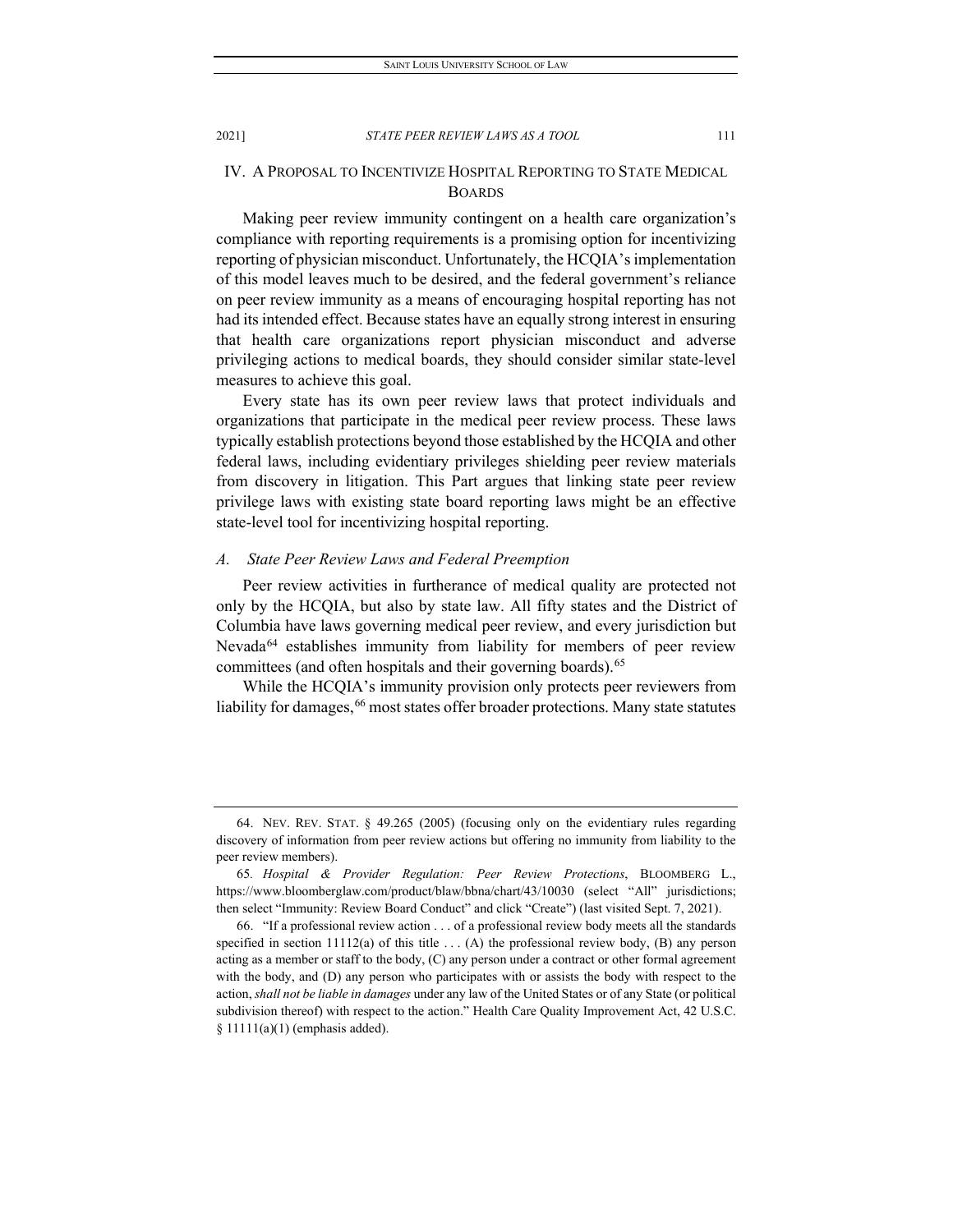reference immunity from liability in civil actions generally,  $67$  and some expressly reference immunity from both damages and other forms of relief.<sup>[68](#page-16-1)</sup>

All states also establish an evidentiary privilege that protects peer review materials from discovery in litigation.<sup>[69](#page-16-2)</sup> The privilege generally shields these materials from discovery in civil and criminal suits. Some states establish exceptions to the privilege, most commonly in suits by physicians challenging adverse action by peer review committees and hospitals.<sup>[70](#page-16-3)</sup> Thus, the peer review privilege is most relevant when claims are brought by injured patients—either

<span id="page-16-1"></span>68*. See, e.g.*, D.C. CODE § 44-803 (1993) ("No peer review body or member thereof . . . shall be liable to any person for damages or equitable relief"); IDAHO CODE § 39-1392c (2003) ("The furnishing of information or provision of opinions to any health care organization or the receiving and use of such information and opinions shall not subject any health care organization or other person to any liability or action for money damages or other legal or equitable relief."); N.H. REV. STAT. ANN. § 151:13-a (2003) ("No hospital, trustees, medical staff, employees, or other committee attendees shall be held liable in any action for damages or other relief arising from the providing of information to a hospital committee or in any judicial or administrative proceeding."); ALASKA STAT. § 18.23.020 (1976) ("A person who is a member or employee of, or who acts in an advisory capacity to, or who furnishes counsel or services to a review organization is not liable for damages or other relief . . . by reason of the performance of a duty, function, or activity of the review organization . . ."); ARIZ. REV. STAT. ANN. § 36-441(A) (2002) (peer reviewers are "not subject to liability for civil damages or any legal action . . .").

<span id="page-16-2"></span>69*. Hospital & Provider Regulation: Peer Review Protections*, *supra* note 65 (select "All" jurisdictions; then select "Privilege/Confidentiality of Records and Proceedings" and click "Create") (last visited Sept. 25, 2021); Virmani v. Novant Health Inc., 259 F.3d 284, 290 (4th Cir. 2001) (recognizing that "all fifty states and the District of Columbia have recognized some form of medical peer review privilege.").

<span id="page-16-3"></span>70*. Hospital & Provider Regulation: Peer Review Protections*, *supra* note 65 (select "All" jurisdictions; then select "Privilege/Confidentiality of Records and Proceedings," "Testimonial Privilege," "Immunity: Review Board Conduct," "Immunity: Providing Information to Board" and click "Create") (last visited Sept. 25, 2021); *see, e.g.*, ALASKA STAT. § 18.23.010(b) (1976), ALASKA STAT. § 18.23.020 (1976), ALASKA STAT. § 18.23.030(b) (1987); ARIZ. REV. STAT. ANN. § 36-441 (2002); ARK. CODE ANN. § 16-46-105 (2013); COLO. REV. STAT. § 12-30-204(11) (2020); GA. CODE ANN. § 31-7-133(a) (2012); IND. CODE § 34-30-15-4 (1998); IOWA CODE § 147.135 (2009); KAN. STAT. ANN. § 65-4915 (2019); ME. STAT. tit. 24, § 2510-B (1997); MD. CODE ANN., HEALTH OCC. § 1-401 (LexisNexis 2021); MISS. CODE ANN. § 41-63-1 (2006), MISS. CODE ANN. § 41-63-9 (1994); OR. REV. STAT. § 41.675 (1997); 5 R.I. GEN. LAWS § 5- 37-1 (2012); TEX. OCC. CODE ANN. § 160.007 (West 1999); WASH. REV. CODE § 4.24.250 (2005).

<span id="page-16-0"></span><sup>67</sup>*. Hospital & Provider Regulation: Peer Review Protections*, *supra* note 65 (select "All" jurisdictions; then select "Immunity: Providing Information to Board" and click "Create") (last visited Sept. 14, 2021). *See, e.g.*, ARIZ. REV. STAT. ANN. §§ 36-2402(D)–(E), 36-2403(A) (2015); ARK. CODE ANN. § 17-1-102(a) (1975); COLO. REV. STAT. § 12-30-207(1) (2019); DEL. CODE ANN. tit. 24, § 1768(a) (2010); ME. STAT. tit. 24, § 2511 (1997); MICH. COMP. LAWS § 331.531(3) (2009); N.Y. EDUC. LAW § 6527(5) (McKinney 2021); N.C. GEN. STAT. § 90-21.22(e) (2016), N.C. GEN. STAT. § 131E-95(a) (2006); TEX. OCC. CODE ANN. § 160.010(c) (West 2005); UTAH CODE ANN. § 58-13-4(2) (West 2008); VA. CODE ANN. § 8.01-581.13(A) (2015); WASH. REV. CODE § 4.24.240(2) (2019); WIS. STAT. § 146.37(1g) (2017).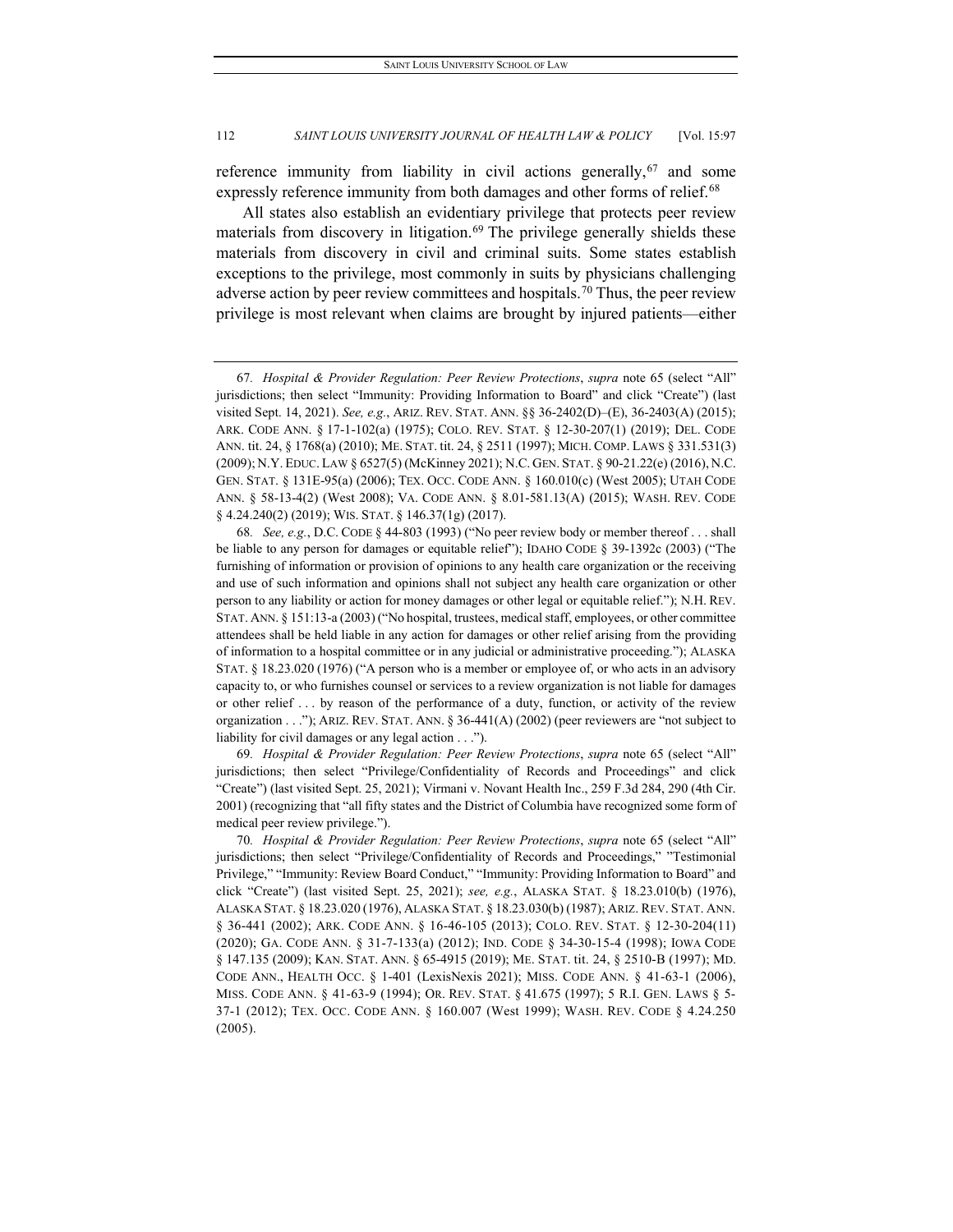malpractice claims against the physician in question; or negligence, negligent credentialing, or vicarious liability claims against the hospital.

From a preemption perspective, peer review immunity laws and peer review privilege laws are treated differently. While state immunity laws overlap significantly with the immunity provisions of the HCQIA and therefore may be subject to preemption, there is no analogous federal law establishing a peer review privilege.

The text of the HCQIA provides that the law shall not be construed as "preempting or overriding any State law which provides incentives, immunities, or protection for those engaged in a professional review action that is in addition to or greater than that provided by this subchapter."<sup>[71](#page-17-0)</sup> In other words, state laws that provide lesser peer review protections, or that have more stringent requirements for immunity, are expressly preempted by the HCQIA.[72](#page-17-1) By way of example, a state peer review law that grants immunity only in cases where the peer review is conducted "without malice" would be preempted by the HCQIA, which imposes no such requirement.<sup>[73](#page-17-2)</sup> In contrast, a state law that establishes immunity from equitable relief, in addition to the immunity from damages established by the HCQIA, would not be preempted.<sup>[74](#page-17-3)</sup> That said, in many cases where defendants claim immunity under peer review state laws, courts sidestep the question of HCQIA preemption.<sup>[75](#page-17-4)</sup>

<span id="page-17-2"></span>73. Surprisingly, thirty-one jurisdictions grant peer review immunity only on the condition that peer review be conducted "without malice." Only one jurisdiction, however, has explicitly acknowledged that this condition is preempted by HCQIA. *Wood*, 2006 WL 1805729, at \*3 ("Georgia Law generally provides immunity from criminal and civil liability unless the health care provider was motivated by malice. Georgia courts have consistently held, however, that 'to the extent that peer review immunity … is conditional upon the absence of motivating malice, it is preempted by the HCQIA.'").

<span id="page-17-3"></span>74*. See, e.g.*, DeKalb Med. Ctr., Inc. v. Obekpa, 728 S.E.2d 265, 267 (Ga. App. 2012) (finding that HCQIA does not preempt "Georgia's peer review statute [covering] claims for equitable relief"); Hoffman v. Spring Valley Hosp. & Med. Ctr., No. 52813, 2010 WL 3341802, at \*2 (Nev. 2010) (finding that HCQIA does not preempt a cause of action for rescission); Fahlen v. Sutter Cent. Valley Hosps., 318 P.3d 883, 852 (Cal. 2014) (noting "that, at a minimum, HCQIA does not preclude such remedies as reinstatement and injunctive relief.").

<span id="page-17-4"></span>75*. See, e.g.*, *Fahlen*, 318 P.3d at 852 (recognizing but not addressing the HCQIA preemption question, because it had not been raised by the parties prior to appeal).

<sup>71.</sup> 42 U.S.C. § 11115(a).

<span id="page-17-1"></span><span id="page-17-0"></span><sup>72.</sup> Patrick v. Burget, 486 U.S. 94, 105, n.8 (1988) ("The Act expressly provides that it does not change other 'immunities under law,' § 11115(a), including the state-action immunity, thus allowing States to immunize peer-review action that does not meet the federal standard."); Wood v. Archbold Med. Ctr., Inc., No. 6:05 CV 53(HL)., 2006 WL 1805729, at \*3 (M.D. Ga. June 29, 2006) ("Georgia Law generally provides immunity from criminal and civil liability unless the health care provider was motivated by malice. Georgia courts have consistently held, however, that 'to the extent that peer review immunity … is conditional upon the absence of motivating malice, it is preempted by the HCQIA.'"); Goodwich v. Sinai Hosp. of Balt., Inc*.*, 653 A.2d 541, 548 (Md. Ct. Spec. App. 1995) (holding that Maryland peer review immunity statute "is preempted by [HCQIA] only to the extent that it provides less immunity than [HCQIA].").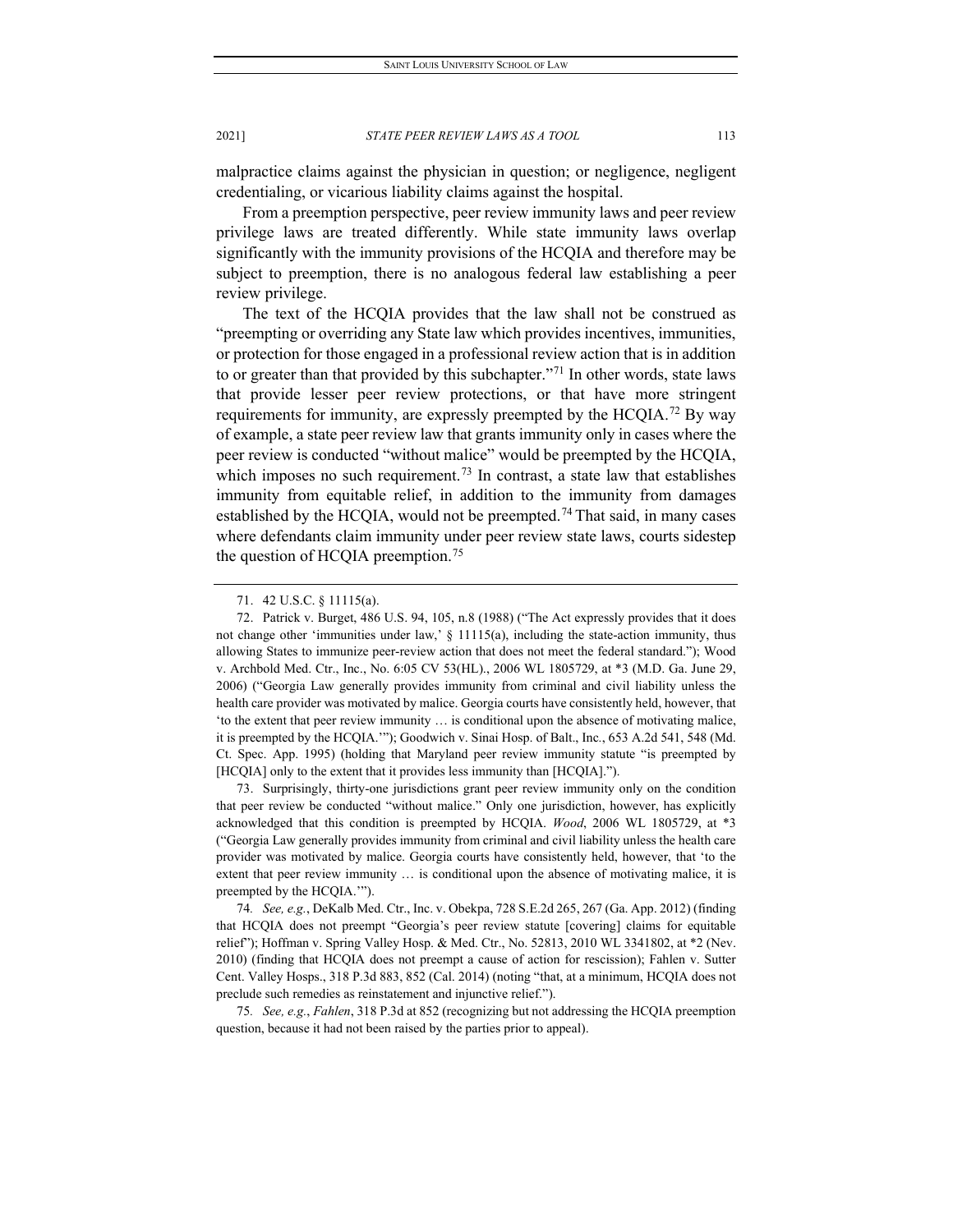State peer review privilege laws, on the other hand, are generally not preempted by the HCQIA, because the HCQIA only establishes review immunity and not an evidentiary privilege.<sup>[76](#page-18-0)</sup> The only federal law that establishes evidentiary privileges in somewhat similar contexts is the 2005 Patient Safety and Quality Improvement Act (PSQIA).<sup>77</sup> However, the PSQIA has only a limited preemptive effect. Aimed at addressing systemic issues of health care quality, reducing medical errors, and promoting a culture of patient safety, the PSQIA establishes "broad confidentiality and legal protections of information collected and reported voluntarily for the purposes of improving the quality of medical care and patient safety."[78](#page-18-2) While the HCQIA is aimed at investigation of individual physicians, the PSQIA addresses investigation of systemic errors for the purposes of reporting to a Patient Safety Organization (PSO)[.79](#page-18-3) However, the narrow definition of "patient safety work product,"[80](#page-18-4) the fact that not every hospital is a member of a PSO, and the fact that reporting to PSOs is voluntary means that the PSQIA privilege is much narrower than state peer review privileges. As noted by Professor Alan Williams, "Nowhere in the PSQIA does the term 'peer review privilege,' or even the term 'peer review,' appear."[81](#page-18-5) The law was intended to be "separate from, and parallel to, complementary State, Federal, and local laws and regulations designed to ensure accountability" in health care. $82$  Consequently, the circumstances in which the PSQIA would preempt a comprehensive state peer review law are very limited.<sup>[83](#page-18-7)</sup>

<span id="page-18-2"></span><span id="page-18-1"></span>78. S. REP. NO. 108-196, at 4 (2003); *see also* KD *ex rel.* Dieffenbach, 715 F. Supp. 2d at 595 (discussing origins of the PSQIA).

<span id="page-18-5"></span>81. Alan G. Williams, *Save Thousands of Lives Every Year: Resuscitate the Peer Review Privilege*, 29 J.L. & HEALTH 221, 241 (2016).

82. S. REP. NO. 108-196, at 3.

<span id="page-18-0"></span><sup>76</sup>*. See* KD *ex rel.* Dieffenbach v. United States, 715 F. Supp. 2d 587, 594 (D. Del. 2010) (discussing HCQIA and describing the prevailing view that "federal policy is hostile to a medical peer review privilege"); Teasdale v. Marin Gen. Hosp., 138 F.R.D. 691, 694 (N.D. Cal. 1991) ("Congress spoke loudly with its silence in *not* including a privilege against discovery of peer review materials in the HCQIA."); Gargiulo v. Baystate Health, Inc., 826 F. Supp. 2d 323, 327 (D. Mass. 2011) (noting that HCQIA established peer review immunity, but that "Congress declined . . . to create a federal evidentiary privilege for most documents produced during such reviews"), *objections overruled by* 279 F.R.D. 62 (D. Mass. 2012).

<sup>77.</sup> Patient Safety Quality and Improvement Act of 2005, 42 U.S.C. § 299b-22.

<sup>79</sup>*. See* KD *ex rel.* Dieffenbach, 715 F. Supp. 2d at 595–96.

<span id="page-18-4"></span><span id="page-18-3"></span><sup>80.</sup> The PSQIA defines "patient safety work product" as "any data, reports, records, memoranda, analyses (such as root cause analyses), or written or oral statements . . . which . . . are assembled or developed by a provider for reporting to a patient safety organization and are reported to a patient safety organization."  $42$  U.S.C. § 299b-21(7)(A).

<span id="page-18-7"></span><span id="page-18-6"></span><sup>83</sup>*. See* Quimbey v. Cmty. Health Sys. Pro. Servs. Corp., 222 F. Supp. 3d 1038, 1043 (D.N.M. 2016) (noting that the PSQIA privilege is limited to "patient safety work product," and the PSQIA only preempts state peer review privilege laws that fail to protect patient safety work product); Janice Suchyta, *Beyond Quality and Safety: How Patient Safety Organizations Impact Business and Financial Outcomes*, AM. HEALTH L. ASS'N (Feb. 14, 2020), https://www.americanhealthlaw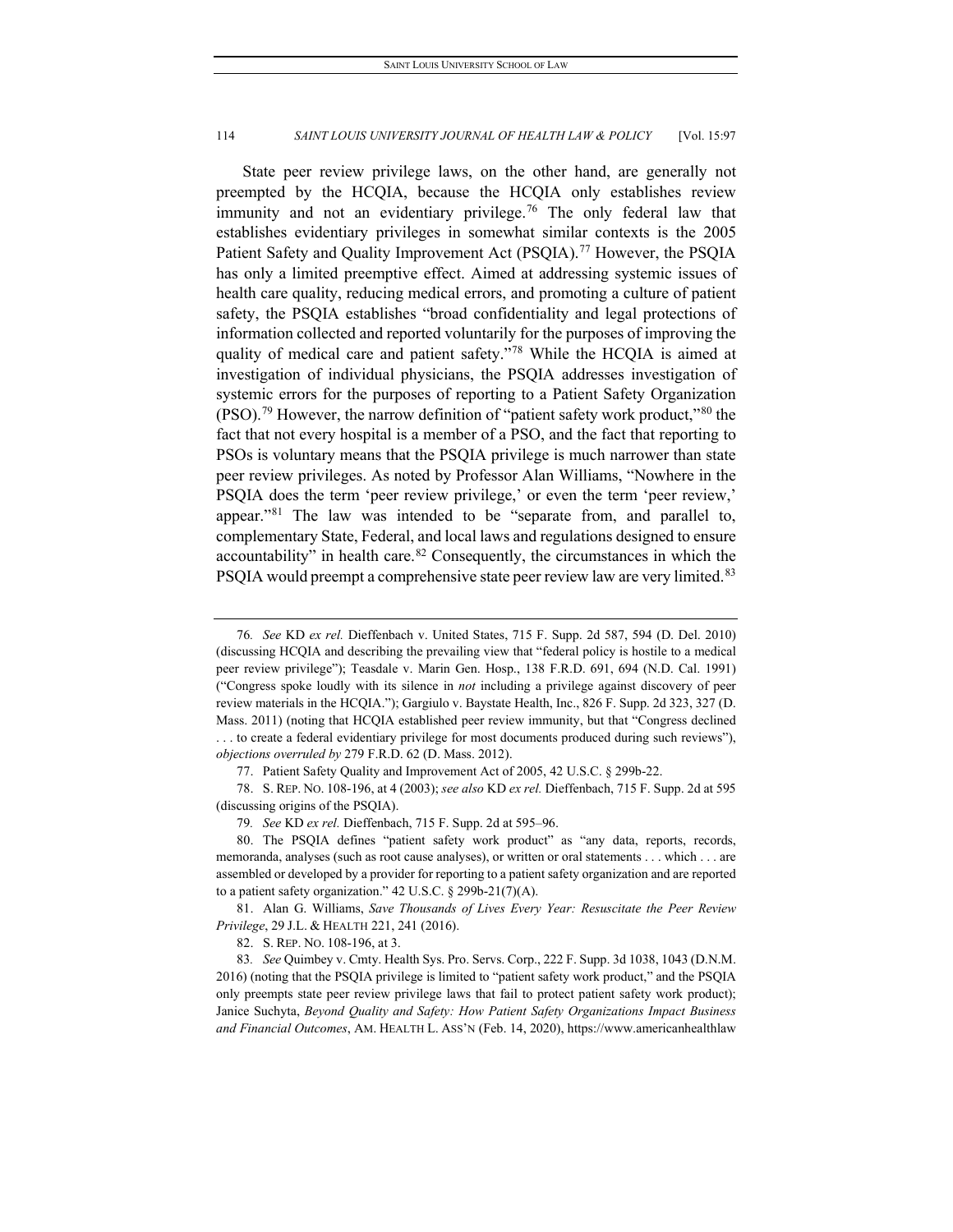Indeed, Williams notes that as of 2016, not a single reported medical malpractice case has granted the PSQIA privilege; rather, several have denied it because of the narrow definitions of "patient safety work product" and "patient safety organization."[84](#page-19-0)

## *B. Linking State Reporting and Peer Review Immunity*

Given that state peer review laws include immunity provisions similar to those in the HCQIA, state legislatures might consider amending their laws to condition a hospital's immunity on its satisfaction of state reporting requirements. In doing so, states could independently address the concerns described in Part III, which limit the effectiveness of the HCQIA's immunity-based reporting incentive.<sup>[85](#page-19-1)</sup>

For example, a state might wish to amend its laws to establish that a hospital can lose peer review immunity based on a single demonstrated instance of nonreporting. Compared to the HCQIA's requirement that immunity be withdrawn based on "substantial" non-compliance with reporting requirements, as determined through investigation by HHS and identification by the Secretary, <sup>[86](#page-19-2)</sup> this approach would set a lower bar for loss of immunity and hopefully improve reporting. Unfortunately, states do not have the flexibility to make this change. Recall that the HCQIA preempts state peer review laws that provide lesser protections or pose additional steps for securing peer review immunity. Since the text of the HCQIA withdraws immunity from an entity that "fails substantially" to comply with reporting, a state that withdrew immunity based on a single instance of non-reporting—or, indeed, anything less than the HCQIA model of substantial non-compliance, investigation, opportunity for correction, and publication—would have a steep burden to overcome in terms of preemption.

<sup>.</sup>org/content-library/publications/briefings/8d513bce-7607-4f72-b57a-2b672fb00695/beyond-qual ity-and-safety-how-patient-safety-organ ("The PSQIA offers a limited federal preemption of a state peer review privilege regarding [patient safety work product]. However, if the [patient safety work product] is created or reported for any other reason than solely for the purpose of reporting to a PSO, then the federal privilege does not apply, and the data must be reported.").

<span id="page-19-0"></span><sup>84.</sup> Williams, *supra* note 81, at 243–45. *But see KD ex rel. Dieffenbach*, 715 F. Supp. 2d at 592, 596 (recognizing the privilege in an FTCA medical malpractice case in light of the fact that the documents at issue were provided to NIH review bodies, which, "[w]hether or not [they] meet the technical requirements for listing as PSOs, they clearly perform the same functions Congress intended the PSQIA to encourage"); Francis v. United States, No. 09 Civ. 4004(GBD)(KNF), 2011 WL 2224509, at \*4–6 (S.D.N.Y. May 31, 2011) (recognizing the privilege in an FTCA dental malpractice case in light of the fact that the documents at issue were provided to an external entity, the New York State Department of Health, "which, although not listed as a PSO, meets many of the same qualifying criteria for PSOs and performs similar functions, which Congress clearly intended to encourage").

<span id="page-19-1"></span><sup>85</sup>*. See supra* Part III.

<span id="page-19-2"></span><sup>86.</sup> Health Care Quality Improvement Act, 42 U.S.C. § 11111(b).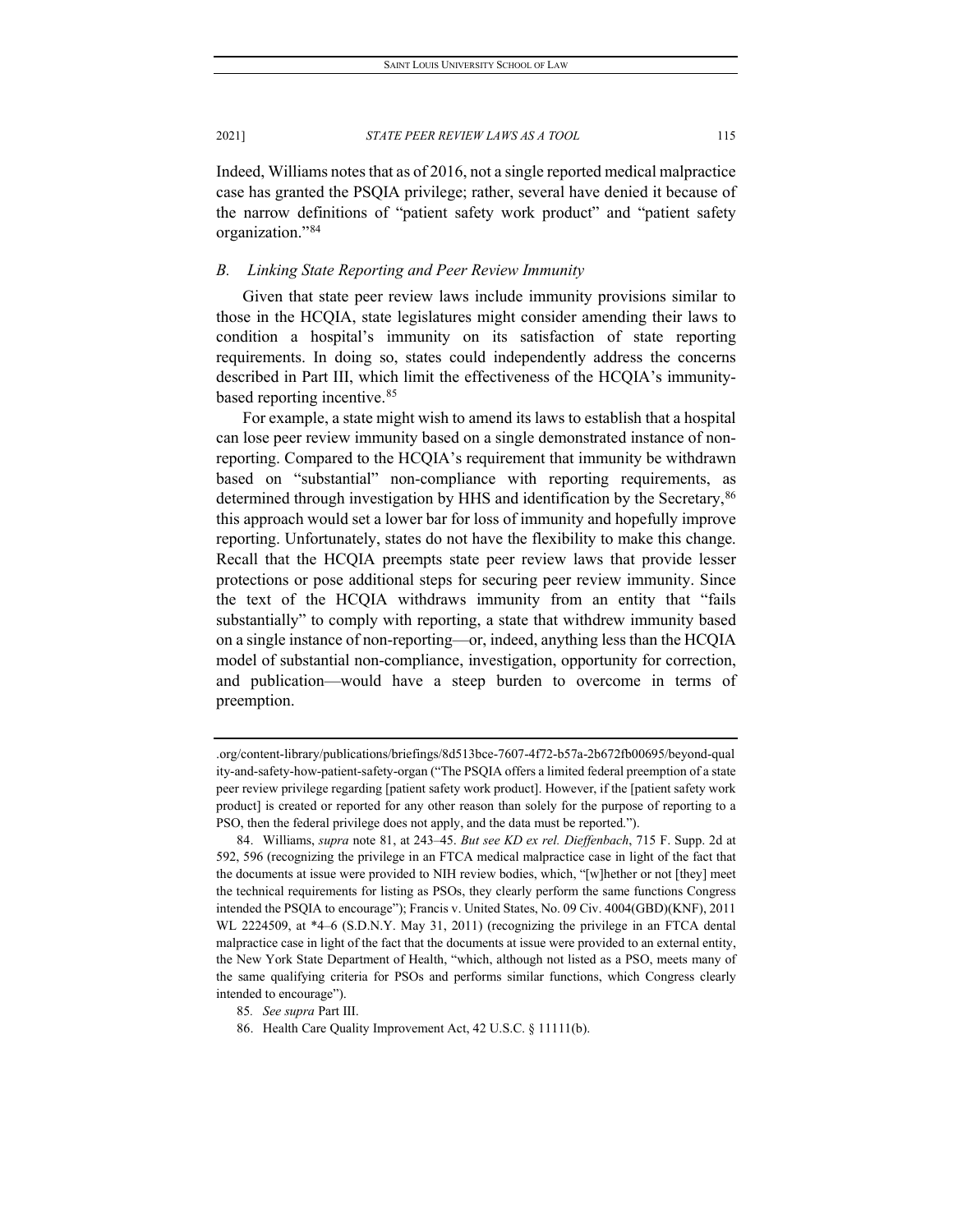Another possibility is that a state could lessen the severity of the HCQIA penalty by rejecting the idea of a prospective three-year loss of immunity. It could, for example, find that when an instance of non-reporting occurs, immunity is lost retrospectively with respect to any litigation relating to the physician or incident that the hospital failed to report. This change would also address the fact that state boards, similar to HHS, have limited resources to investigate non-compliance with reporting requirements. Rather than state boards having to actively investigate non-compliance with reporting requirements, failures to report would be brought to light in private litigation as a way to defeat a hospital's claim of HCQIA immunity.<sup>87</sup> However, for the same reasons described above, permitting any loss of immunity based on a single instance of non-compliance would conflict with the requirements of the HCQIA.

#### *C. Linking State Reporting and Peer Review Privilege*

Federal preemption prohibits states from requiring compliance with state reporting requirements as a condition of peer review immunity. However, states have another tool at their disposal for incentivizing hospital reporting. As noted in Section IV-A, state peer review laws provide an evidentiary privilege that protects peer review materials from discovery in litigation.<sup>[88](#page-20-1)</sup> The HCQIA, in contrast, does not. Because state peer review privilege laws "provide[] incentives, immunities, or protection for those engaged in a professional review action  $\dots$  in addition to or greater than" those provided by the HCQIA,  $89$  they are not preempted by federal law; accordingly, states have the leeway to modify their peer review privilege law without HCQIA preemption.<sup>[90](#page-20-3)</sup> Furthermore, because the PSQIA's protection of "patient safety work product" is much narrower than the evidentiary privilege established by state peer review laws, and because there is no federal common law peer review privilege, amendments to peer review privilege laws would not be preempted except in the rarest of circumstances.<sup>[91](#page-20-4)</sup>

<span id="page-20-1"></span><span id="page-20-0"></span><sup>87.</sup> In this sense, this model could be analogized to whistleblower and qui tam suits for health care fraud and abuse claims.

<sup>88</sup>*. See supra* Section IV.A.

<sup>89.</sup> 42 U.S.C. § 11115(a).

<span id="page-20-3"></span><span id="page-20-2"></span><sup>90.</sup> Columbia Hosp. Corp. of S. Broward v. Fain, 16 So. 3d 236, 242 (Fla. Dist. Ct. App. 2009) ("Nothing in the HCQIA requires the states to provide confidentiality for peer review materials.").

<span id="page-20-4"></span><sup>91</sup>*. See* KD *ex rel.* Dieffenbach v. United States, 715 F. Supp. 2d 587, 592 (D. Del. 2010) (finding that "the balance of authority weighs against recognition" of a federal peer review privilege); Krolikowski v. Univ. of Mass., 150 F. Supp. 2d 246, 248 (D. Mass. 2001) ("Federal courts have been reluctant to adopt a peer review privilege into federal common law."); Jenkins v. DeKalb Cnty., 242 F.R.D. 652, 659 (N.D. Ga. 2007) ("It appears that every United States Court of Appeals that has addressed the issue of whether there is a federal medical peer review privilege has rejected the claim.").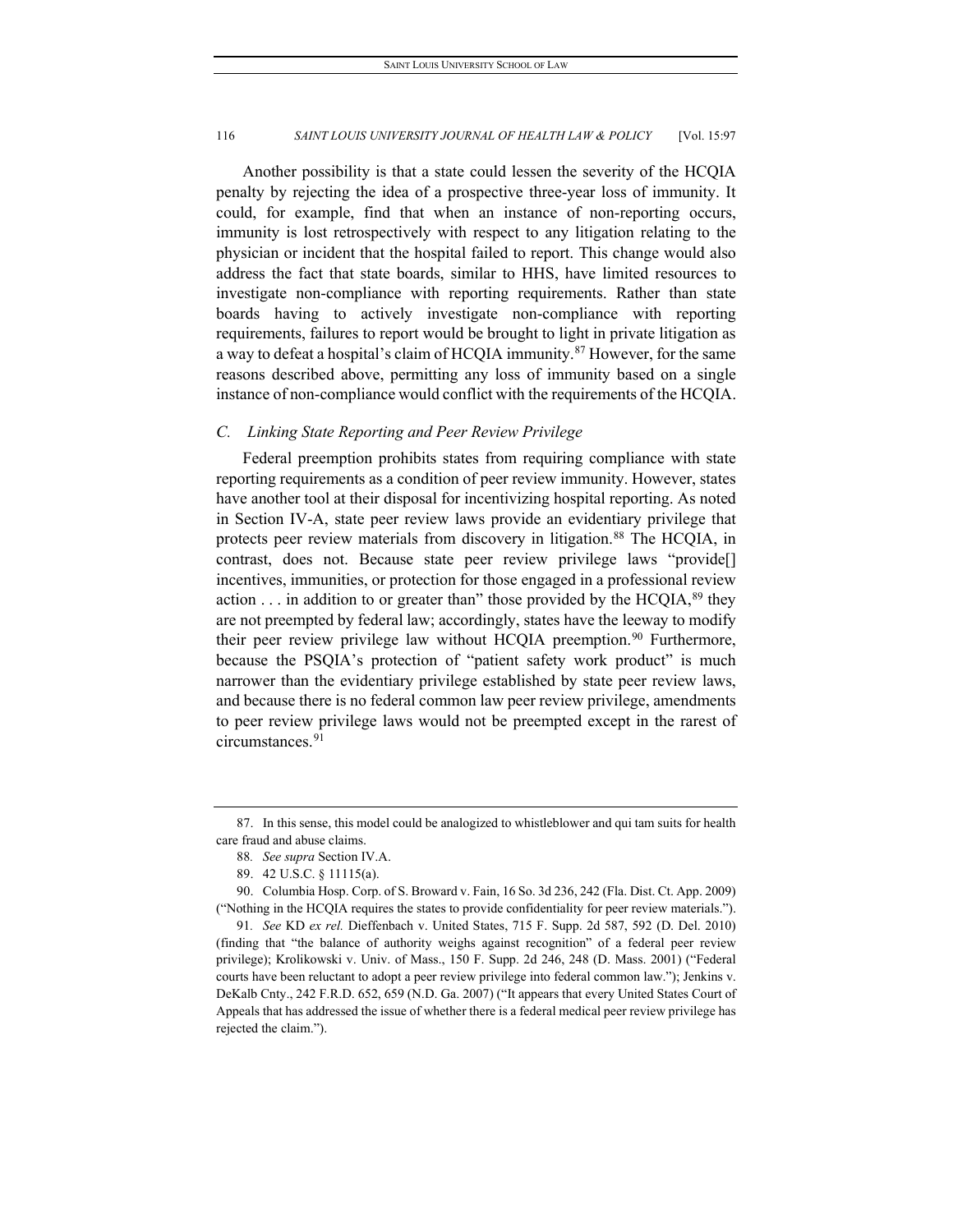Therefore, one approach state legislatures should consider is linking the peer review privilege with satisfaction of state reporting requirements. Thus, if a hospital were sued in connection with a physician's misconduct, the privilege against discovery of materials used in peer review would be lost if the hospital failed to satisfy its reporting requirements to the SMB in connection with that misconduct. Only by fully complying with the reporting requirements of the state medical practice act could the hospital ensure that it would receive the protection of the peer review privilege if a lawsuit arose in connection with the reportable physician misconduct.

This change would likely have an even greater impact than a change to peer review immunity laws, because HCQIA and peer review immunity claims are most often, though not exclusively, brought in suits by aggrieved physicians who have had adverse action taken against them. Withdrawing the evidentiary privilege, on the other hand, would primarily impact suits by injured patients for negligent credentialing, negligence, vicarious liability, and malpractice.<sup>[92](#page-21-0)</sup> Such suits are brought in state court and pose significant liability risks for hospitals, particularly given that the damages sought by injured patients are typically high. Accordingly, when hospitals are faced with a physician whose conduct is likely to harm patients, they would have a strong incentive not only to investigate the physician's conduct through peer review, but to report their concerns to state boards in an effort to secure the greatest protection in any future litigation. Hospitals engaging in the peer review process would arguably be more likely to report to boards if they knew that only by doing so would those documents be protected from discovery in subsequent litigation.

Another benefit of the state-level approach is that physicians may be less likely to oppose a proposal to strengthen reporting to SMBs as compared to reporting to the NPDB. The NPDB reporting requirements of the HCQIA have been widely criticized by physicians and some advocates as being unfairly disadvantageous to physicians. There is some evidence that "sham" peer review actions may be initiated with discriminatory or anti-competitive motives, and with the goal of revoking a provider's clinical privileges for reasons other than quality of care.<sup>[93](#page-21-1)</sup> In such cases, an NPDB adverse action report regarding that

<span id="page-21-0"></span><sup>92.</sup> Note that the peer review privilege may not apply in the context of suits by aggrieved physicians. *See Hospital & Provider Regulation: Peer Review Protections*, *supra* note 65.

<span id="page-21-1"></span><sup>93</sup>*. See, e.g.*, Lawrence R. Huntoon, *Sham Peer Review and the National Practitioner Data Bank*, 22 J. AM. PHYSICIANS & SURGEONS 66, 66 (2017) (noting that "[w]idespread abuse of the peer review process, sham peer review, is well-known," that improper motives for peer review may include "anti-competitive motives, retaliation against physician whistleblowers, and discrimination based on race, ethnicity, sex, and age"); Koepke, *supra* note 40, at 10, 13 (offering examples of "bad faith peer review," including economic credentialing); Benson et al., *supra* note 43, at 8–9 (describing "bad-faith" or "sham" peer review as a serious problem with the HCQIA model and offering examples).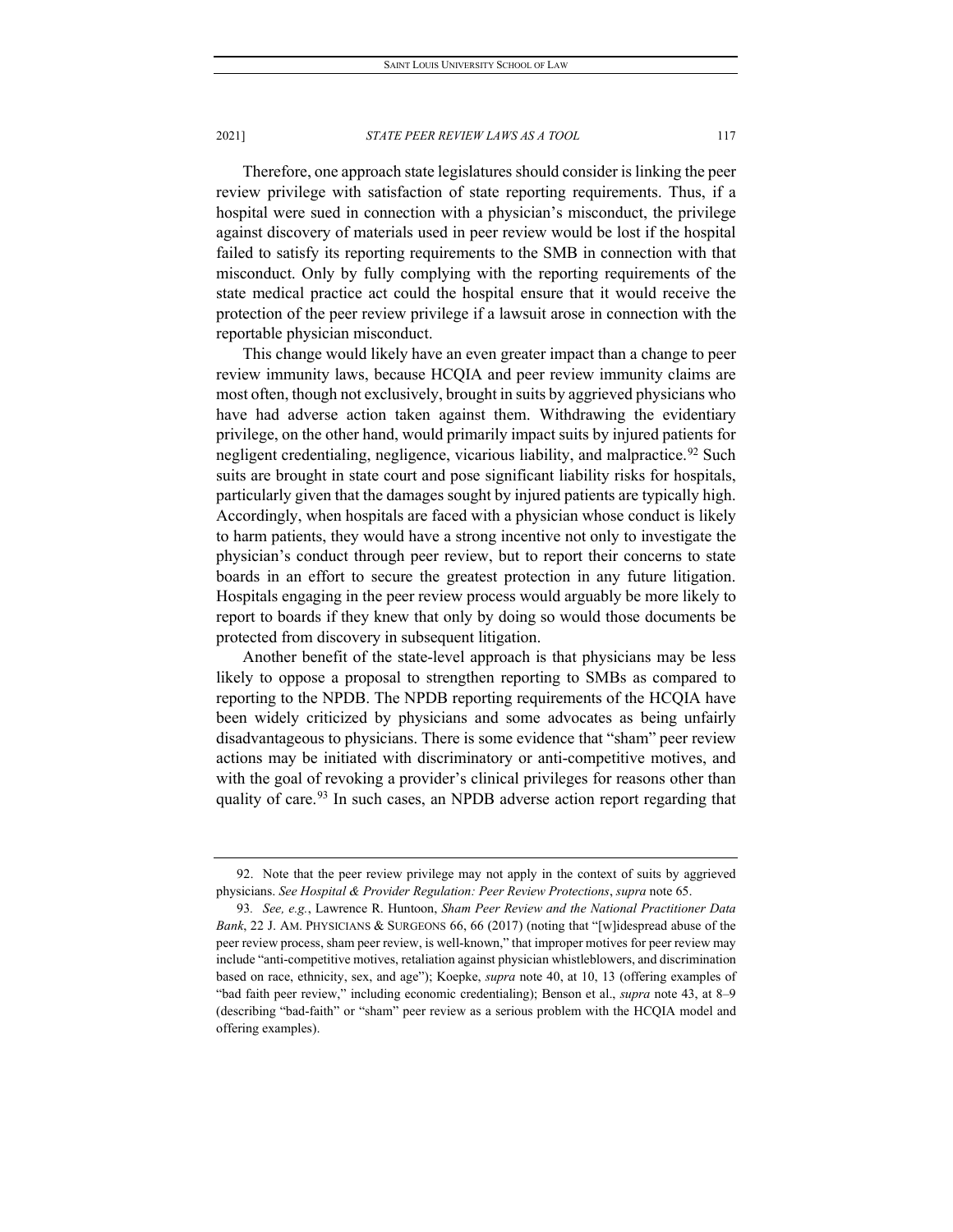peer review action would be misleading.<sup>[94](#page-22-0)</sup> Many argue that physicians who have adverse actions listed on their NPDB reports are effectively "blacklisted" from the profession, and that overly aggressive peer review and reporting violates their due process interests.[95](#page-22-1) In contrast, a hospital's report of physician misconduct to the SMB does not automatically lead to censure on the physician's record. Rather, a report triggers the SMB's responsibility to investigate and determine whether any disciplinary action needs to be taken in a process that is governed both by state regulations and due process principles.<sup>[96](#page-22-2)</sup> Because of the due process protections inherent in the process of SMB discipline, physicians are less likely to be unfairly disadvantaged when a hospital makes a board report rather than an NPDB report.<sup>[97](#page-22-3)</sup> Thus, they might be less likely to oppose the proposal offered in this Article.

Linking state reporting requirements with the peer review privilege would be a relatively simple legislative fix. Both pieces are already codified in state law, and such an amendment would not impose any additional reporting burdens on hospitals beyond those with which they are already required to comply. SMBs, whose ability to respond to physician misconduct is stymied as a result of hospital non-reporting, would be in a strong position to petition state legislators to make this change.

#### V. CONCLUSION

Existing state and federal laws require hospitals to report information about physicians who engage in misconduct to government entities. It is reasonable to require hospitals to comply with these laws as a condition of securing important

<span id="page-22-0"></span><sup>94.</sup> Huntoon, *supra* note 93, at 66–67 (noting that sham peer review can lead to inaccurate reporting to the NPDB); Madison, *supra* not[e 12,](#page-4-6) at 75–76 (noting criticism of the NPDB); William M. Sage et al., *Bridging the Relational-Regulatory Gap: A Pragmatic Information Policy for Patient Safety and Medical Malpractice*, 59 VAND. L. REV. 1263, 1300 (2006) (noting that "NPDB information appears to be of limited utility for purposes of rating physician quality").

<span id="page-22-1"></span><sup>95.</sup> Van Tassel, *supra* note 12, at 2058–62 (describing the "disastrous" consequences that can arise as a result of an NPDB report); Huntoon, *supra* note 93 (noting concerns during the time of HCQIA's passage that its immunity provisions "would invite abuse of the peer review process and ruin or end the careers of physician whistleblowers and other physicians for purposes unrelated to professional competence or conduct"); Koepke,*supra* note 40, at 10 (noting that the "disadvantaged victim of bad faith peer review faces an almost insurmountable uphill battle"); Benson et al., *supra*  note 43, at 9–10 (noting that an NPDB report often seriously damages a physician's career); Guillermo A. Montero, *If Roth Were a Doctor: Physician Reputation Under the HCQIA*, 30 AM. J.L. & MED. 85, 85 (2004) (noting that NPDB reporting "is in fact designed to [] stigmatize the practitioner").

<span id="page-22-3"></span><span id="page-22-2"></span><sup>96</sup>*. See* Paul K. Ho, *HCQIA Does Not Provide Adequate Due Process Protection, Improve Healthcare Quality and Is Outdated Under "Obama Care"*, 11 IND. HEALTH L. REV. 303, 313 (2014) (noting that medical boards' "state [licensing] systems are public and provide due process to physician defendants prior to providing a negative report to the NPDB").

<sup>97</sup>*. Id.* at 319–20.